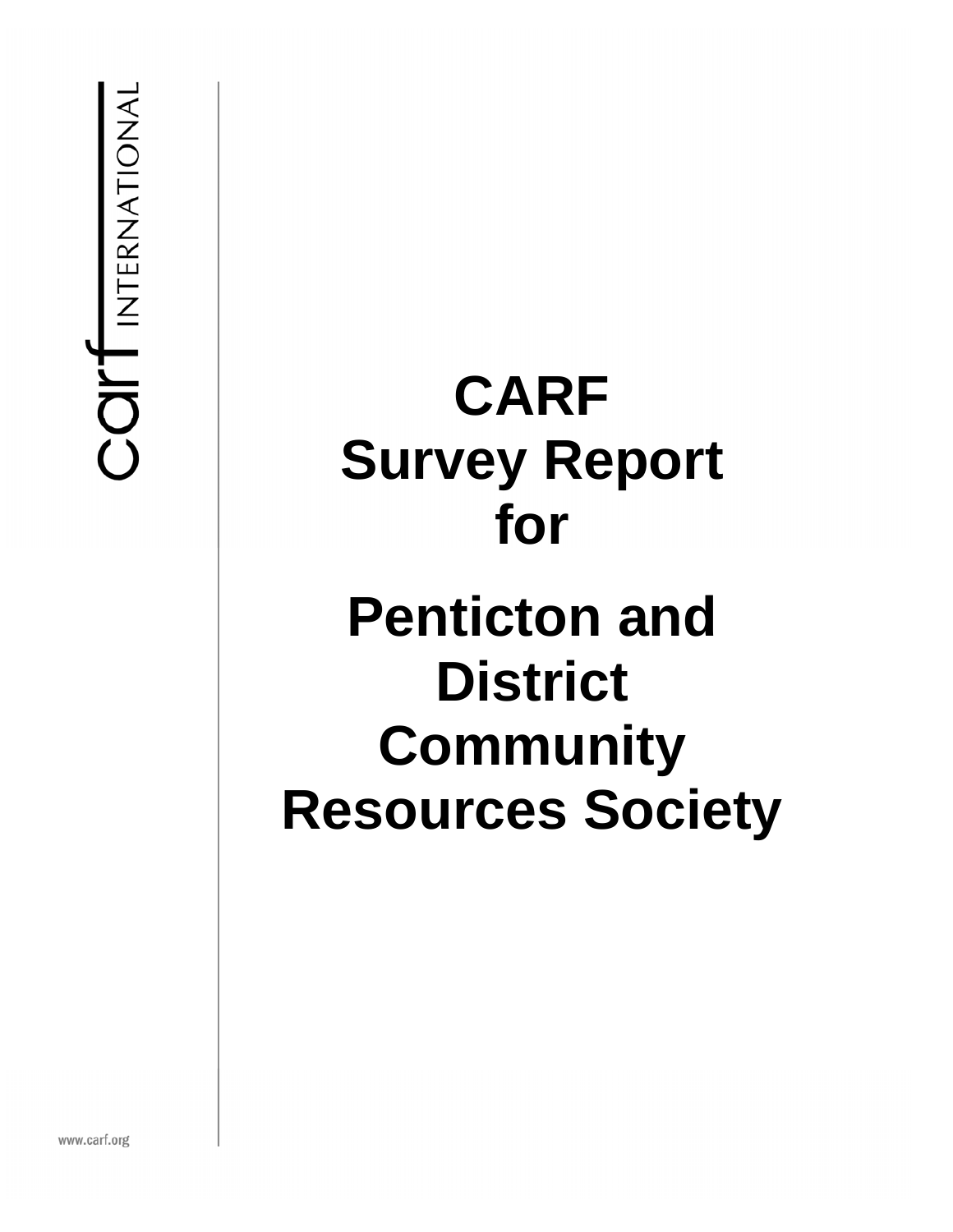# **Organization**

Penticton and District Community Resources Society 330 Ellis Street Penticton BC V2A 4L7 CANADA

**Organizational Leadership** 

Tanya Behardien, Executive Director

#### **Survey Dates**

June 7-9, 2017

#### **Survey Team**

Colleen M. Kennedy, M.S., Administrative Surveyor Debra A. Dickinson, Program Surveyor Henrietta G. Fishman, LCSW, DCSW, CASAC, Program Surveyor Doris M. Lucas, M.S.W., LCSW, Program Surveyor

#### **Programs/Services Surveyed**

Community Housing Community Integration Personal Supports Services Services Coordination Supported Living Child/Youth Day Care (Children and Adolescents) Counselling/Outpatient (Children and Adolescents) Diversion/Intervention (Children and Adolescents) Early Childhood Development (Children and Adolescents) Foster Family and Kinship Care (Children and Adolescents) Intensive Family-Based Services (Children and Adolescents) Promotion/Prevention (Children and Adolescents) Residential Treatment (Children and Adolescents) *Governance Standards Applied*

#### **Previous Survey**

June 9-11, 2014 Three-Year Accreditation

# **Survey Outcome**

**Three-Year Accreditation Expiration: June 30, 2020** 



# **Three-Year Accreditation Three-Year Accreditation**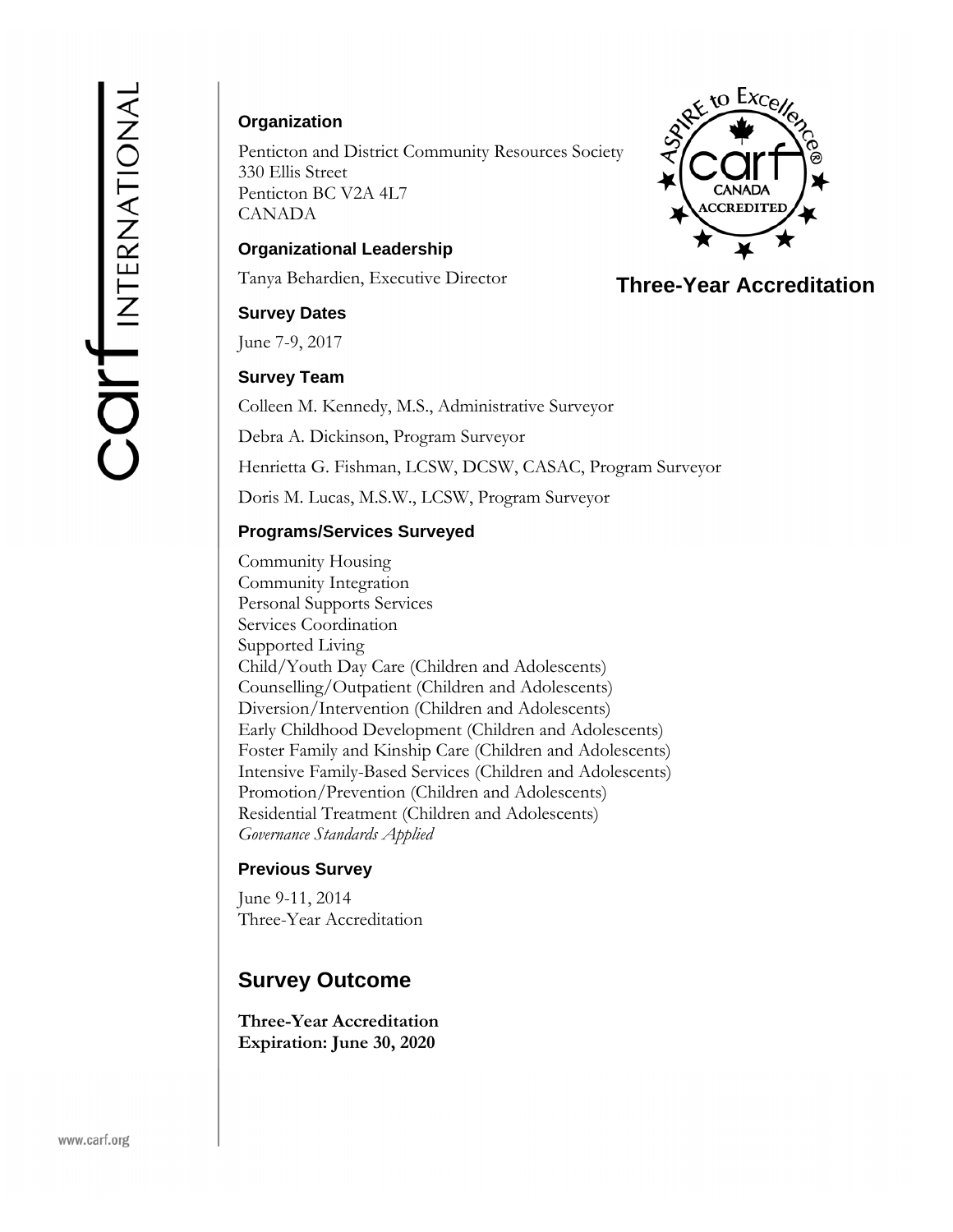# **SURVEY SUMMARY**

# **Penticton and District Community Resources Society (PDCRS) has strengths in many areas.**

- PDCRS is recognized as a pre-eminent organization that provides high-quality services to children, adults, and families in several communities in the Okanagan Valley.
- The board of directors is diverse, is committed to the mission of the organization, and represents several communities served. Members bring a variety of experience and skills that are beneficial to PDCRS.
- The executive director is seen as visionary, competent, and collaborative. The board of directors and the managers express confidence in her leadership. She sets the tone in creating the atmosphere in which commitment to the mission, vision, and personal investment in the success of the persons served are paramount.
- Staff members express deep appreciation for the executive director's guidance, commitment, openness, and respect given to the staff members, while encouraging staff members to use problem-solving skills when areas of concern occur. She encourages staff members to be creative and trusts the staff members to do the job they were hired to do.
- The managers have the opportunity for growth and development, most recently through the Bulletproof training. Staff members speak positively about the support provided by supervisors and management as well as opportunities for their continued education and training. Training is emphasized and valued for staff members to assist them in their professional development and enhanced knowledge and skills.
- The organization financially supports staff members who have been approved to advance their early childhood education training. Encouraging staff members to continually enhance their skills and knowledge has assisted the organization in obtaining trained and qualified staff members for hard-to-place positions, especially in more remote, rural areas.
- The diversity and cultural competency plan is comprehensive and action oriented, reaching into all aspects of diversity and providing and education and guidance to staff members.
- The risk management plan is insightful, with a broad reach, carefully identifying potential risks, preventative actions, and contingencies if risks develop.
- Safety and health are promoted as each employee's responsibility. An active safety committee has representation throughout the organization. The personal safety of staff members in performing their jobs, particularly in the community, is promoted.
- PDCRS has a commitment to improve its use of technology and has designated financial resources to that end. It is diligently evaluating which areas have priority, using internal and external staff members. ShareVision, when fully executed, is anticipated to enhance records and services.
- The organization has a designated fund dedicated to supporting the organization, permitting it to access funds needed beyond its reserves when special opportunities or projects present themselves.

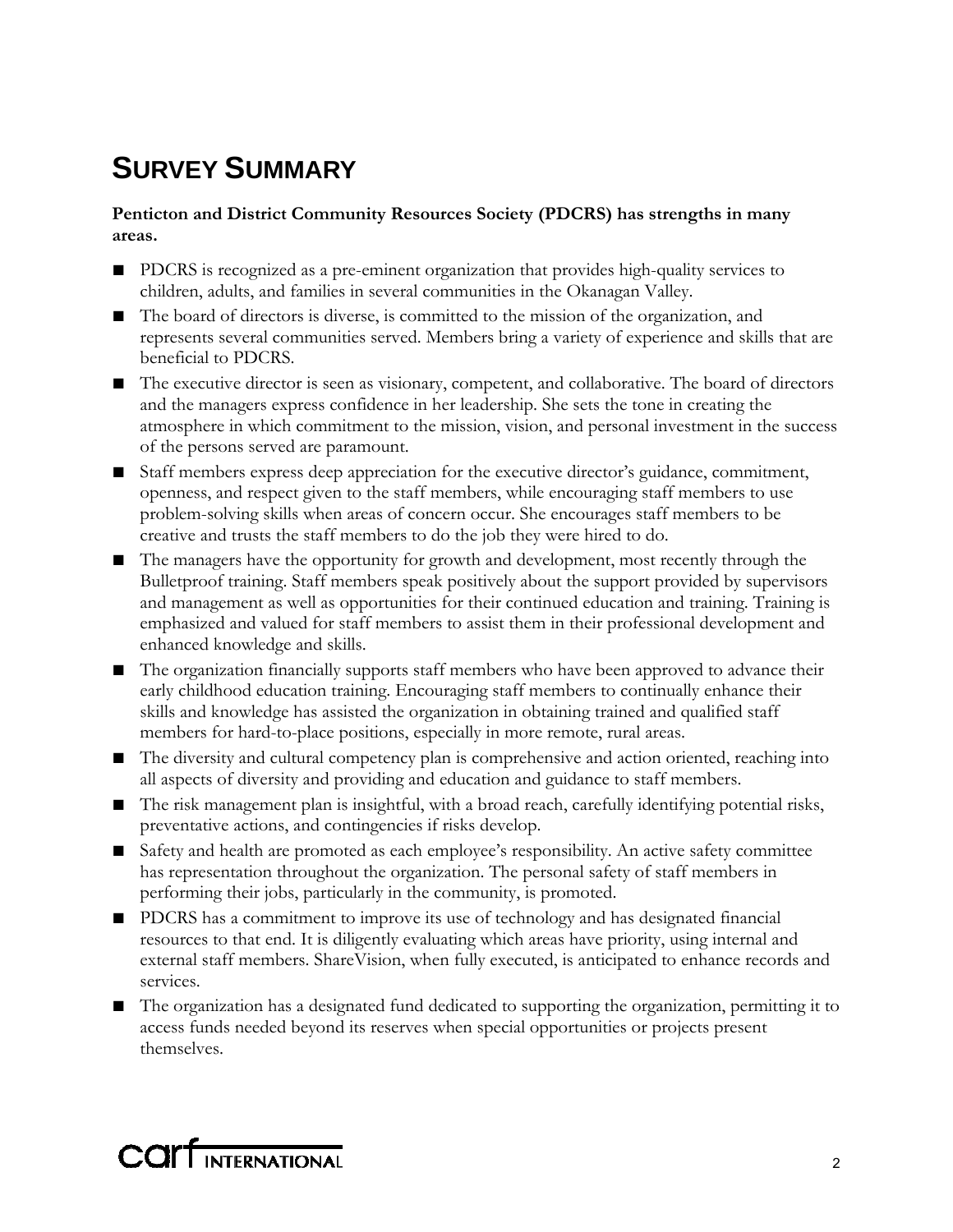- Collaboration in the community is a clear strength of PDCRS, as expressed by the organization and as recognized by many entities with which it has relationships. Several stakeholders have recognized PDCRS through presentation of excellence awards, most recently the Community Award of Recognition by the British Columbia School Superintendents Association.
- Funding and referral sources hold the organization and its personnel in high esteem. PDCRS is seen as professional, responsive, goal oriented, and with a sharpened focus on services over the past few years. It is collaborative and builds relationships across the communities and supports diversification in its services and in meeting the needs of the community.
- Parents express deep appreciation for the dedication and skills of the staff members working with their children. They feel supported and have been given training and understanding of their child's special needs.
- The Supported Child Development program provides additional support to children and youth with developmental delays. The trained staff members provide direct teaching and monitoring to the children in the daycares, schools, and after-school programs to increase appropriate behaviours and social skills.
- The organization has many daycare programs for children ages 0 to 12. Staff members have skillfully developed creative activities for the children to enrich their social, emotional, and developmental skills. The facilities are exceptionally well maintained with emphasis on health and wellness. The children are encouraged to learn self-care skills and interpersonal skills to their abilities.
- The organization is in the process of a collaborative development of a state-of-the-art childcare facility on the local college campus in Penticton. This design is an advanced replication of a newer facility located in a high school in Oliver, British Columbia, which is also a state-of-the-art facility.
- The Integrated Family Development program is recognized for the range of innovative services provided to children, youth, and families to enhance functioning and often prevent removal of the child from the home. Support, counselling, education, and linkage to community resources are available to promote a safe and healthy environment.
- The school-based programs engage at-risk youth whose behavioural health issues hinder their adjustment in the classroom. Depending on the needs of the child or youth, participation might take place within an alternative school setting, or services might be integrated within the school. This excellent program focuses on wellness; life skills; and community inclusion, including employment when appropriate.
- Children and youth with special needs receive skilled, individualized services in the residential and foster care programs. Their significant healthcare, educational, and psychosocial needs are addressed in a stable, supportive environment by teams that are carefully selected and trained to enable the children and youth to have successful lives in their communities.
- The organization is recognized for its outstanding community development initiatives. A wide range of partnerships have been developed throughout the region to create, support, and maintain services and resources. The Child Care Resource and Referral program provides education and training, consultation, and support to childcare providers, assisting them to apply for childcare registration as well as offering affordable supplies, a library, toys, and other resources.

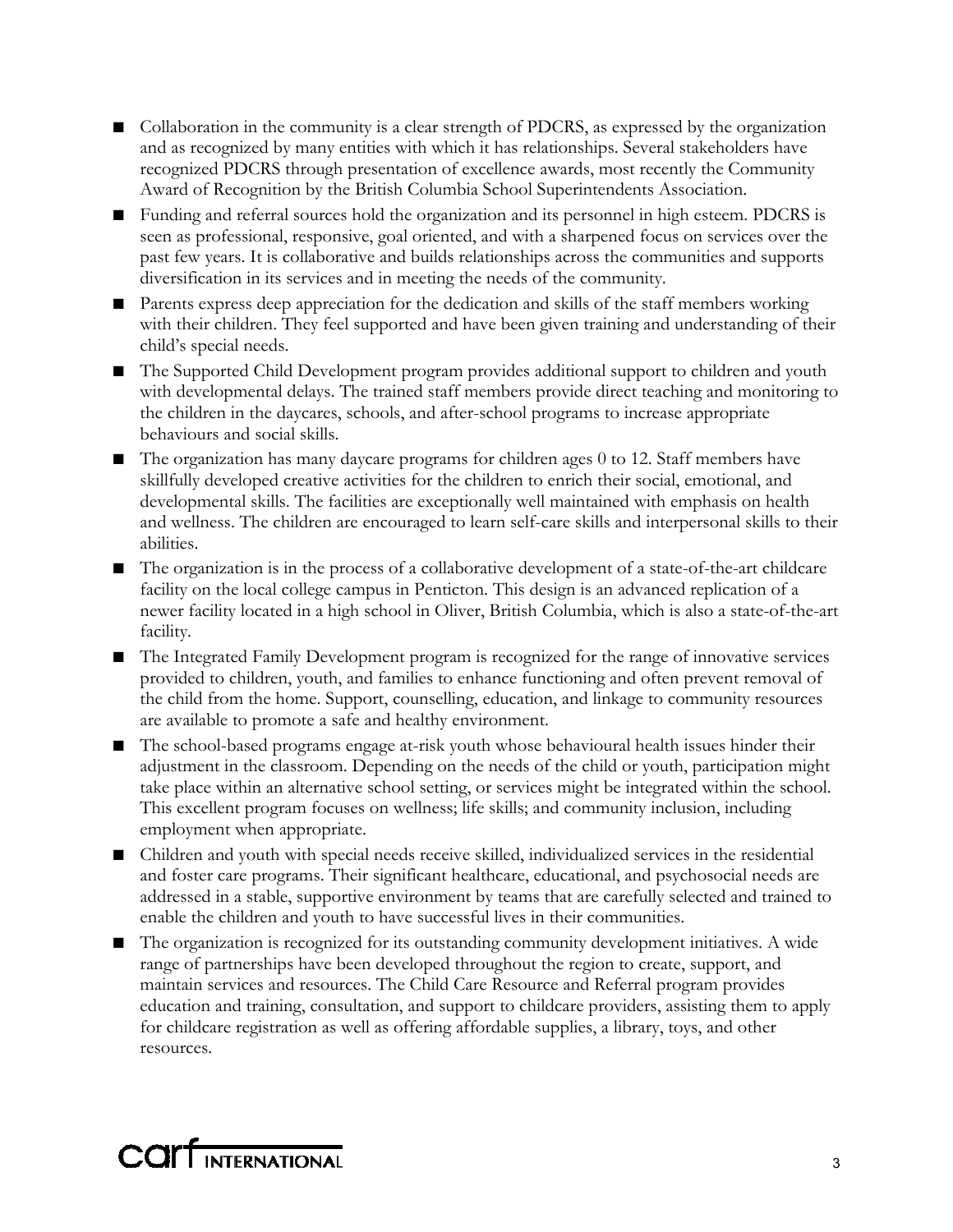- The Communities for Kids and Regional Advisors programs are noted for their outreach and leadership to support communities, building awareness of children's developmental needs and creating and enhancing service networks.
- PDCRS supports many individuals with challenging behaviours, many of whom were previously unsuccessful in other programs. With individualized supports, these persons served continue to make progress toward their goals and have gained greater independence and are engaged in their communities.
- Community Support Services provides a vital role in supporting individuals in crisis. Meeting the program goal of contact within one to two hours of referral has been accomplished. This quick response allows PDCRS staff members to provide assistance to persons with immediate housing or other needs and is seen as an important service by funders and other stakeholders.
- The community inclusion program is a vital part in service delivery that is supported by welltrained and well-matched staff members who truly understand each person's strengths and needs. Individuals are actively involved in the Penticton Paper Shuffle, a paper recycling paper shredding business, and in various types of recreational activities and volunteering in the local community.
- The Personal Supports program provides individualized supports to promote independence. Persons served are active in gainful employment, volunteering with seniors and others in the local area, and other activities geared toward helping them achieve greater independence.
- Within the residential program, there is a team of managers and experienced direct support staff members who ensure that the unique and challenging needs of each person served are met. There is a great sense of teamwork with open communication, which results in high levels of satisfaction from its stakeholders. Living arrangements, daily routines, and supports have been tailored to meet the specific needs of each individual, many of whom have challenging behavioural or medical issues.

# **PDCRS should seek improvement in the area(s) identified by the recommendation(s) in the report. Any consultation given does not indicate non-conformance to standards but is offered as a suggestion for further quality improvement.**

On balance, PDCRS places an emphasis on its mission, values, and philosophy and follows them through its collaboration and partnerships throughout the communities it serves. The leadership and staff members are recognized as committed to the children, families, and adults served and are active advocates on their behalf. The organization invests in the education and development of its employees at all levels. Participants and families express satisfaction with the quality and diversity of services provided. Funding and referral sources and community stakeholders are consistently pleased with services, and they appreciate PDCRS's involvement in the community. The organization is urged to address the opportunities for improvement noted in this report, including consistently conducting self-inspections semi-annually at all locations; ensuring that annual reviews of job descriptions and personnel performance evaluations are conducted; formally collecting and measuring business function performance indicators; enhancing the sharing of outcomes information; and strengthening assessment, service plans, and discharge planning.

Penticton and District Community Resources Society has earned a Three-Year Accreditation. The leadership and staff members of the organization are congratulated for their strategic structure and innovative approach and for the commitment to quality, reaching out into the community to

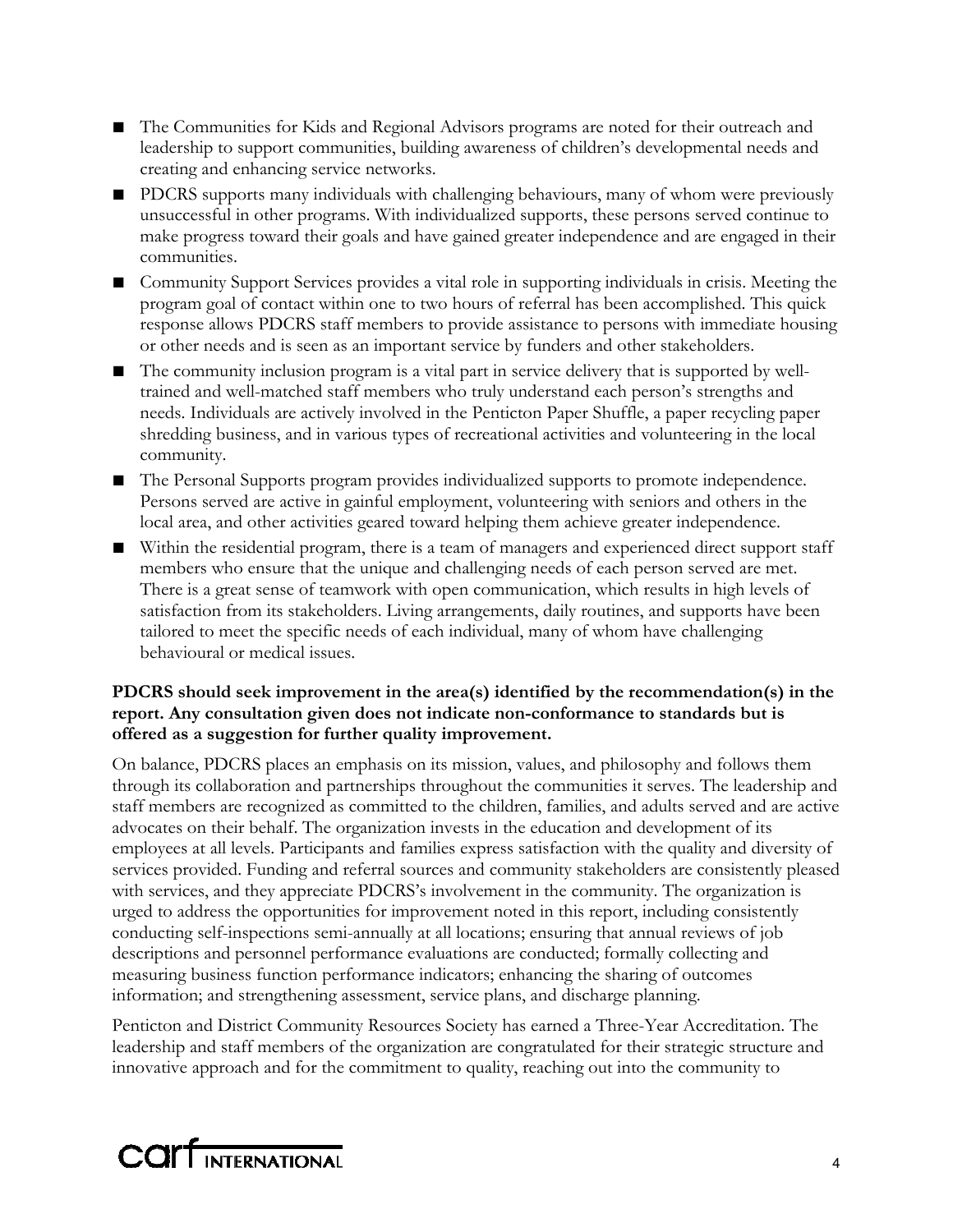anticipate and meet the needs of persons served. The organization is encouraged to continue its collaborative efforts and its commitment to quality, as it expands its commitment to increasing housing opportunities and addressing the needs of children and adults in its community.

# **SECTION 1. ASPIRE TO EXCELLENCE®**

# **A. Leadership**

# **Description**

CARF-accredited organizations identify leadership that embraces the values of accountability and responsibility to the individual organization's stated mission. The leadership demonstrates corporate social responsibility.

# **Key Areas Addressed**

- Leadership structure
- Leadership guidance
- Commitment to diversity
- Corporate responsibility
- Corporate compliance

# **Recommendations**

There are no recommendations in this area.

# **B. Governance**

# **Description**

The governing board should provide effective and ethical governance leadership on behalf of its owners'/stakeholders' interest to ensure that the organization focuses on its purpose and outcomes for persons served, resulting in the organization's long-term success and stability. The board is responsible for ensuring that the organization is managed effectively, efficiently, and ethically by the organization's executive leadership through defined governance accountability mechanisms. These mechanisms include, but are not limited to, an adopted governance framework defined by written governance policies and demonstrated practices; active and timely review of organizational performance and that of the executive leadership; and the demarcation of duties between the board and executive leadership to ensure that organizational strategies, plans, decisions, and actions are delegated to the resource that would best advance the interests and performance of the organization

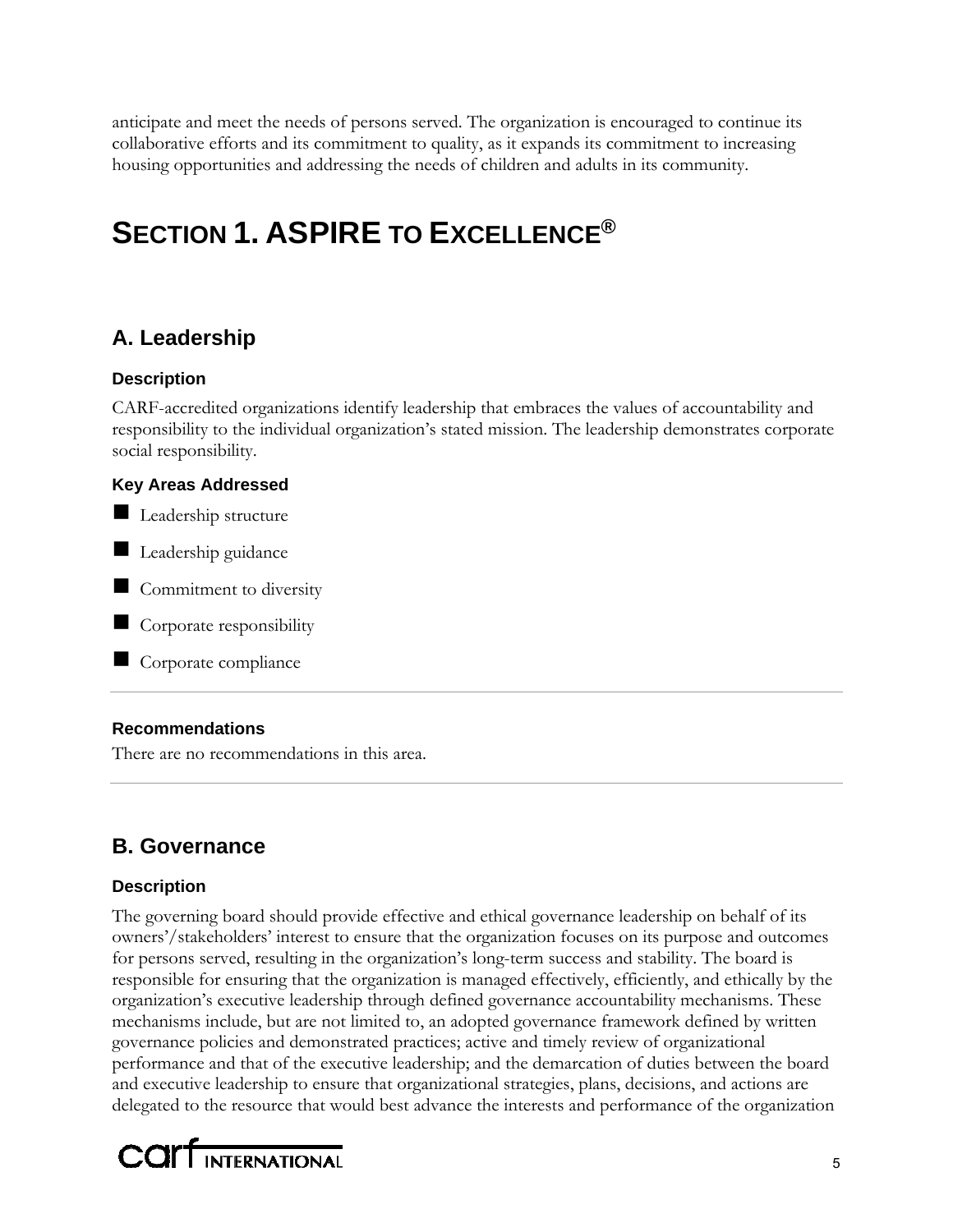over the long term and manage the organization's inherent risks. The board has additional responsibilities under the domain of public trust, and as such, it understands its corporate responsibility to the organization's employees, providers, suppliers, and the communities it serves.

# **Key Areas Addressed**

- Ethical, active, and accountable governance
- Board composition, selection, orientation, development, assessment, and succession
- Board leadership, organizational structure, meeting planning, and management
- **Linkage between governance and executive leadership**
- Corporate and executive leadership performance review and development
- Executive compensation

# **Recommendations**

# **B.2.g.(5) B.2.g.(6)**

PDCRS has strong, clear policies on ethics and conflict of interest. Although board members sign annual confidentiality agreements, they do not sign ethics or conflict-of-interest statements. Governance policies should address written and signed conflict-of-interest declarations and ethicalcodes-of-conduct statements on an annual basis.

# **C. Strategic Planning**

# **Description**

CARF-accredited organizations establish a foundation for success through strategic planning focused on taking advantage of strengths and opportunities and addressing weaknesses and threats.

# **Key Areas Addressed**

Strategic planning considers stakeholder expectations and environmental impacts

Written strategic plan sets goals

**Plan is implemented, shared, and kept relevant** 

# **Recommendations**

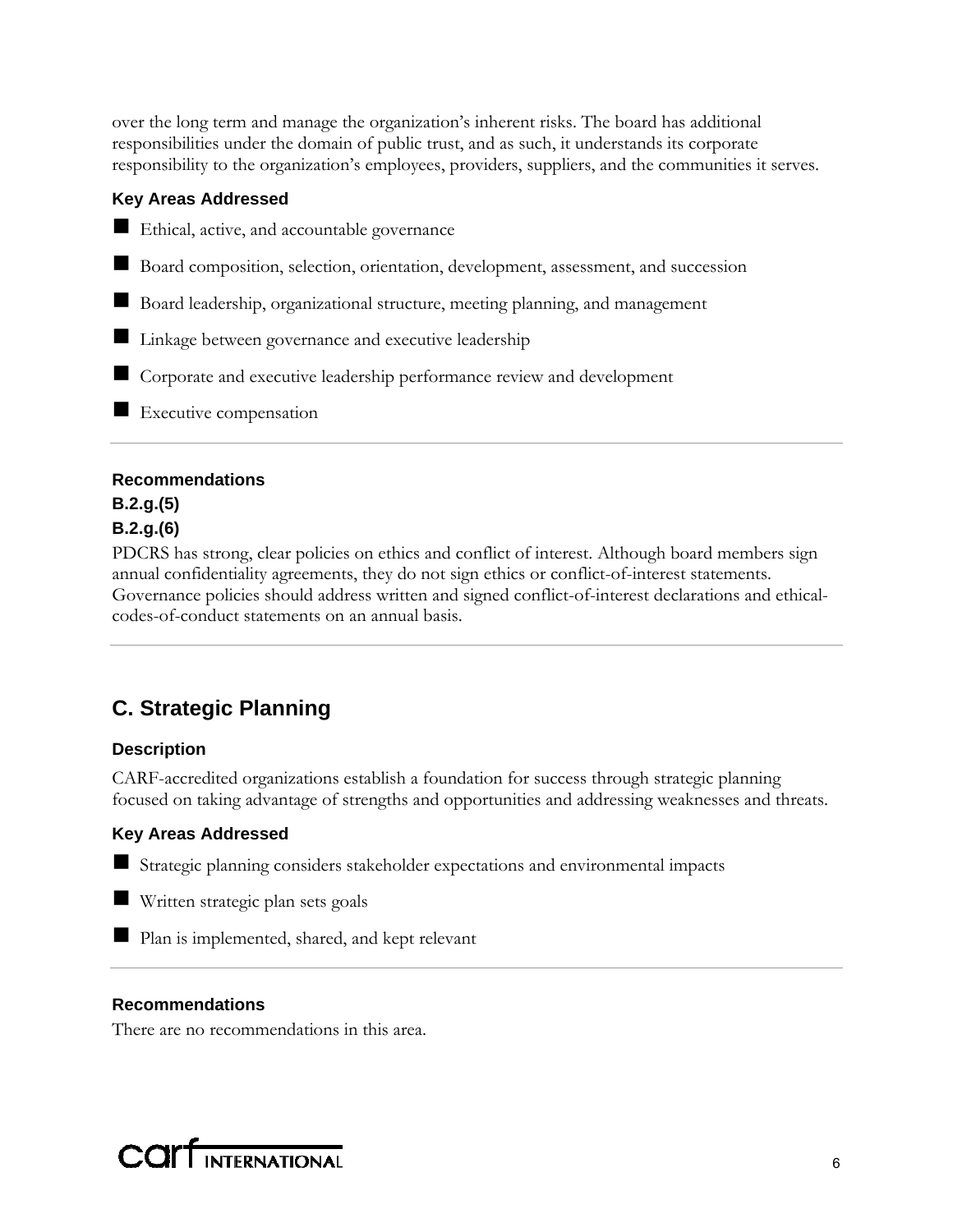# **Consultation**

■ Although the strategic plan has directions and associated objectives, the plan could benefit from additional specific action steps with responsible parties and timeframes.

# **D. Input from Persons Served and Other Stakeholders**

# **Description**

CARF-accredited organizations continually focus on the expectations of the persons served and other stakeholders. The standards in this subsection direct the organization's focus to soliciting, collecting, analyzing, and using input from all stakeholders to create services that meet or exceed the expectations of the persons served, the community, and other stakeholders.

# **Key Areas Addressed**

■ Ongoing collection of information from a variety of sources

Analysis and integration into business practices

**Leadership response to information collected** 

# **Recommendations**

There are no recommendations in this area.

# **E. Legal Requirements**

# **Description**

CARF-accredited organizations comply with all legal and regulatory requirements.

# **Key Areas Addressed**

Compliance with all legal/regulatory requirements

# **Recommendations**

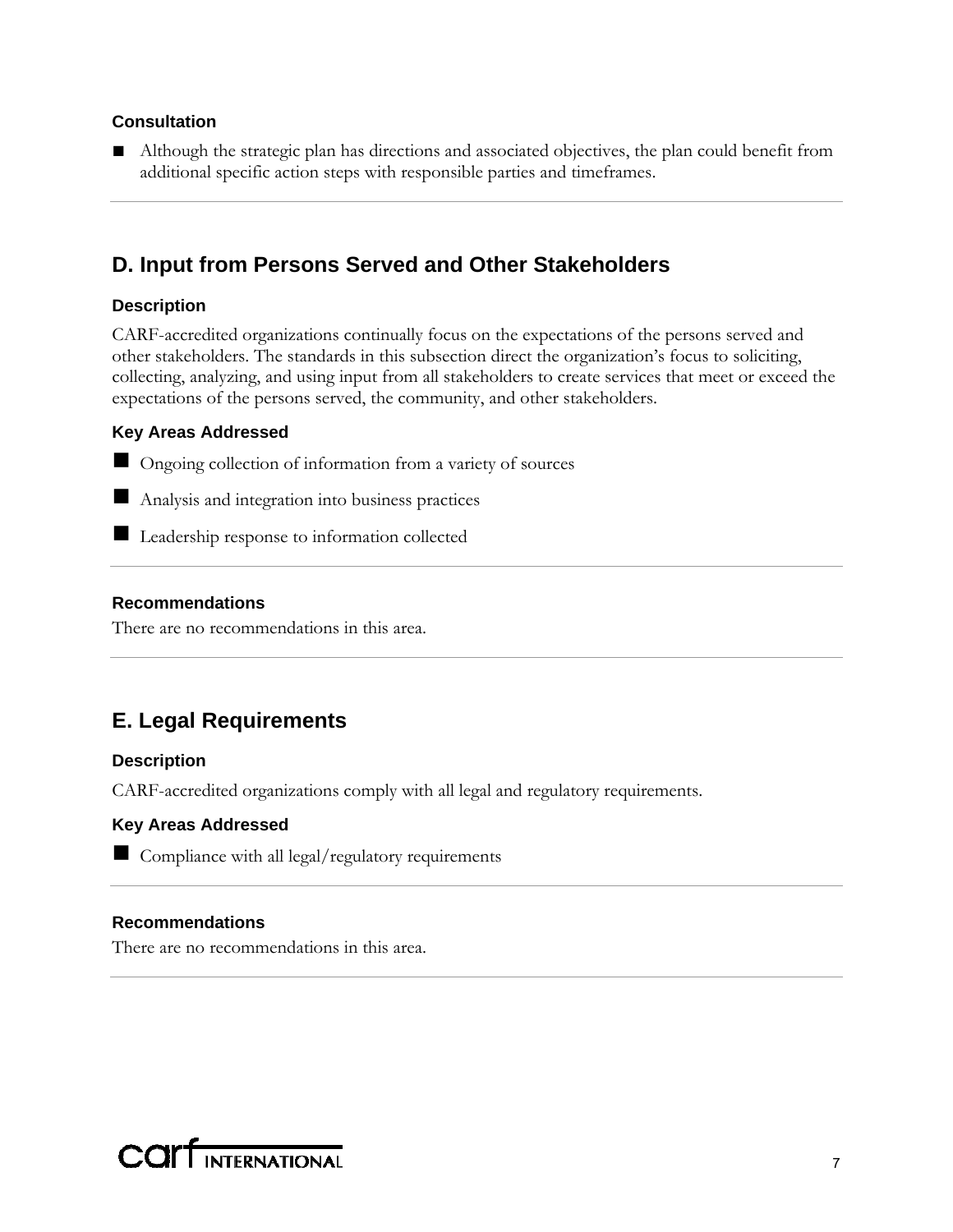# **F. Financial Planning and Management**

# **Description**

CARF-accredited organizations strive to be financially responsible and solvent, conducting fiscal management in a manner that supports their mission, values, and annual performance objectives. Fiscal practices adhere to established accounting principles and business practices. Fiscal management covers daily operational cost management and incorporates plans for long-term solvency.

# **Key Areas Addressed**

- Budget(s) prepared, shared, and reflective of strategic planning
- Financial results reported/compared to budgeted performance
- **Organization review**
- **Fiscal policies and procedures**
- Review of service billing records and fee structure
- **Financial review/audit**
- Safeguarding funds of persons served

# **Recommendations**

There are no recommendations in this area.

# **G. Risk Management**

# **Description**

CARF-accredited organizations engage in a coordinated set of activities designed to control threats to their people, property, income, goodwill, and ability to accomplish goals.

# **Key Areas Addressed**

Identification of loss exposures



Development of risk management plan

Adequate insurance coverage

# **Recommendations**

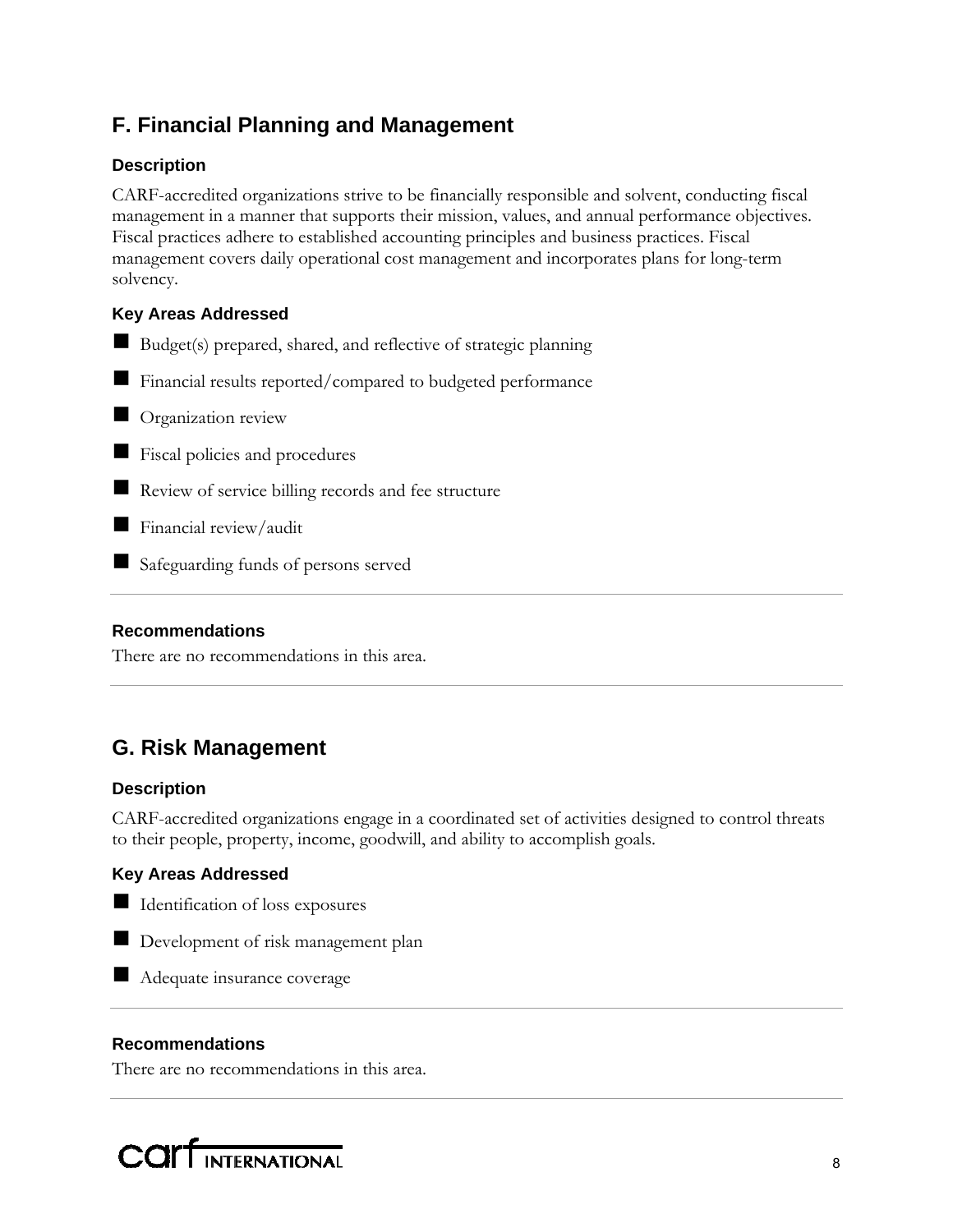# **H. Health and Safety**

# **Description**

CARF-accredited organizations maintain healthy, safe, and clean environments that support quality services and minimize risk of harm to persons served, personnel, and other stakeholders.

# **Key Areas Addressed**

 $\blacksquare$  Inspections

Emergency procedures

Access to emergency first aid

Competency of personnel in safety procedures

Reporting/reviewing critical incidents

# Infection control

# **Recommendations**

# **H.14.a.**

Although self-inspections are conducted at all sites, they are not consistently done on a semi-annual basis. The times of inspections are not always entered, so it is not possible to ensure that the inspections were conducted on all shifts. PDCRS is urged to conduct comprehensive health and safety inspections of all sites and all shifts, as appropriate, on a semi-annual basis.

# **Consultation**

- Although some safety procedures are contained in the operations manual, they are not reflected in health and safety policies and procedures. It is suggested that all relevant policies and practices be covered in one place, for easy and efficient use by personnel.
- PDCRS is encouraged to permanently affix evacuation routes to the walls.
- It is suggested that under-sink pipes in accessible restrooms be wrapped for safety and that areas under sinks be clear.
- Some first aid kits are missing gloves, or they are hard to find. It is suggested that all kits be checked at pre-determined intervals to ensure completeness and that sufficient gloves be present as a first line of defense.
- The organization is encouraged to procure AED devices in its facilities and to educate appropriate personnel in their proper use.

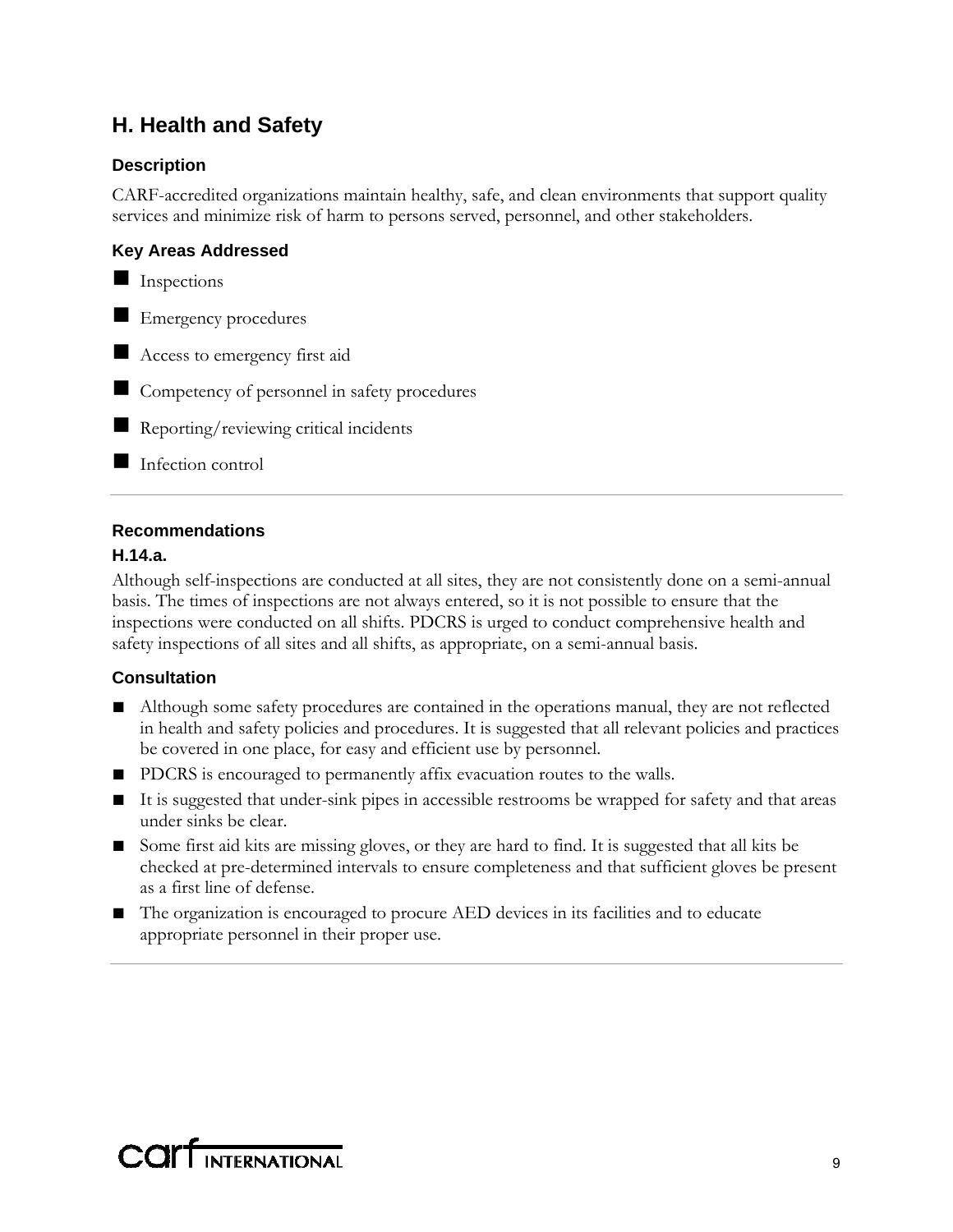# **I. Human Resources**

# **Description**

CARF-accredited organizations demonstrate that they value their human resources. It should be evident that personnel are involved and engaged in the success of the organization and the persons they serve.

# **Key Areas Addressed**

Adequate staffing

■ Verification of background/credentials

Recruitment/retention efforts

**Personnel skills/characteristics** 

Annual review of job descriptions/performance

■ Policies regarding students/volunteers, if applicable

# **Recommendations**

**I.6.a.(1) I.6.a.(2) I.6.b.(5)** 

Job descriptions of unionized employees are determined during labour negotiations and are not reviewed annually but rather updated as agreed between the parties. Although some non-union position descriptions have been recently reviewed, others have not. It is recommended that all appropriate job descriptions be reviewed annually and updated as needed. This could be accomplished at the time of performance evaluations. Further, a number of personnel files reveal that some employees have not received performance evaluations on an annual basis. In addition, some employees have incomplete evaluations, consisting only of the 360-degree review of peers and stakeholders, but no written evaluation by a supervisor. PDCRS is urged to follow its own policy to conduct performance evaluations for all employees annually. The organization shared that a new format and system are now being piloted to improve the timeliness and effectiveness of the performance evaluation system.

# **Consultation**

- PDCRS is encouraged to create a formal job application that includes questions about education, experience, and other important factors in performance. It is also suggested that all employment policies and procedures be signed off on by new employees, acknowledging that they have read and understand policies and work rules. Both practices could potentially reduce risk to the organization in the event of misunderstandings or conflicts.
- The organization has instituted a policy on primary source verification of credentials for new applicants, and newer personnel files reflect this. PDCRS is encouraged to apply the policy to employees seeking job changes and promotions as well.

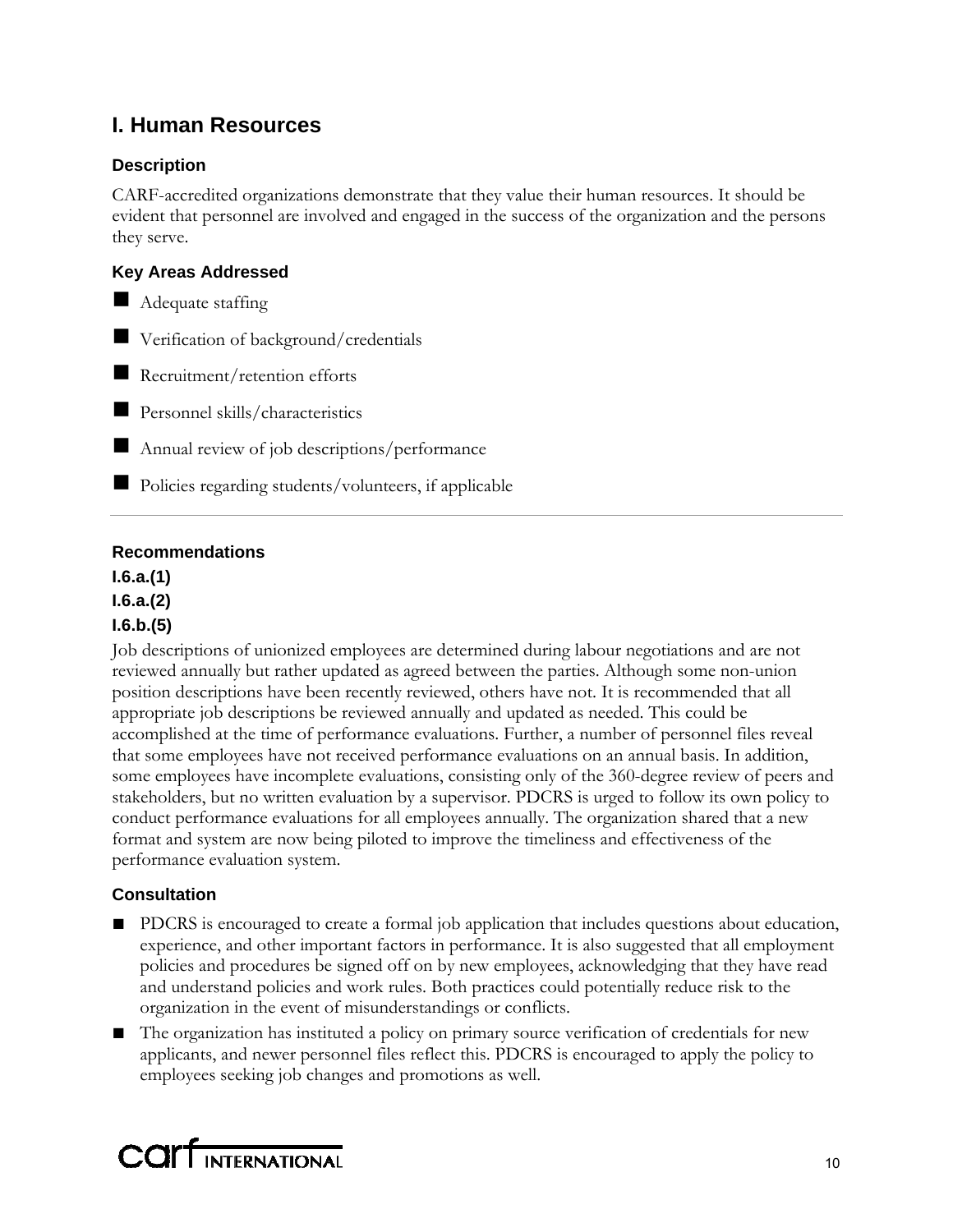■ It is suggested that the personnel files be evaluated for improved organization and more efficient filing and use.

# **J. Technology**

# **Description**

CARF-accredited organizations plan for the use of technology to support and advance effective and efficient service and business practices.

# **Key Areas Addressed**

- **Written technology and system plan**
- Written procedures for the use of information and communication technologies (ICT) in service delivery, if applicable
- Training for personnel, persons served, and others on ICT equipment, if applicable
- Provision of information relevant to the ICT session, if applicable
- Maintenance of ICT equipment in accordance with manufacturer recommendations, if applicable
- Emergency procedures that address unique aspects of service delivery via ICT, if applicable

# **Recommendations**

There are no recommendations in this area.

# **K. Rights of Persons Served**

#### **Description**

CARF-accredited organizations protect and promote the rights of all persons served. This commitment guides the delivery of services and ongoing interactions with the persons served.

# **Key Areas Addressed**





Complaint, grievance, and appeals policy

Annual review of complaints

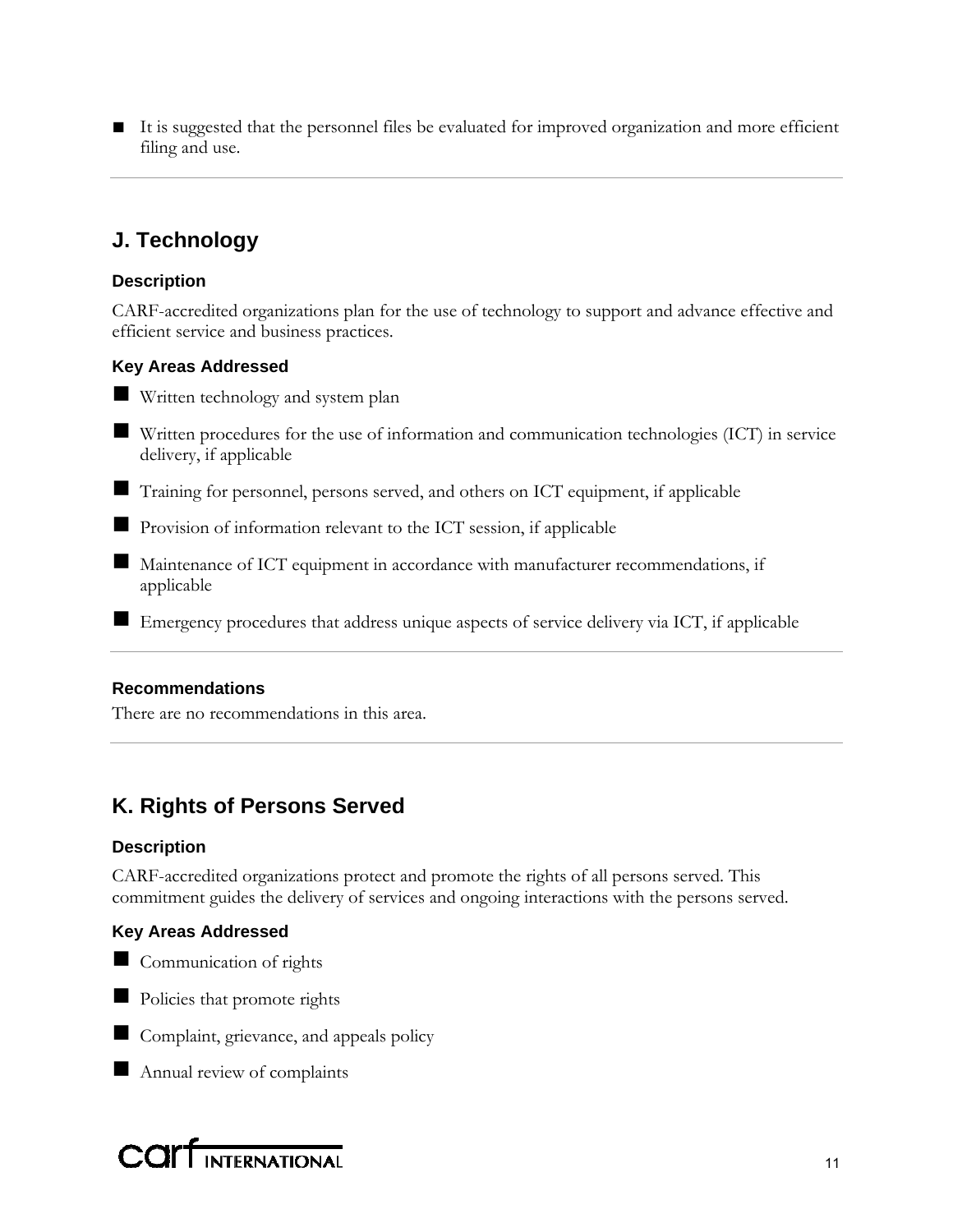# **Recommendations**

There are no recommendations in this area.

# **L. Accessibility**

# **Description**

CARF-accredited organizations promote accessibility and the removal of barriers for the persons served and other stakeholders.

#### **Key Areas Addressed**

 $\blacksquare$  Written accessibility plan(s)

Requests for reasonable accommodations

# **Recommendations**

There are no recommendations in this area.

# **M. Performance Measurement and Management**

# **Description**

CARF-accredited organizations are committed to continually improving their organizations and service delivery to the persons served. Data are collected and analyzed, and information is used to manage and improve service delivery.

# **Key Areas Addressed**

Information collection, use, and management

Setting and measuring performance indicators

# **Recommendations M.3.d.(1)(a) through M.3.d.(1)(c)**

Although some business objectives and performance indicators and targets are defined or implied, specifics are not contained in the performance report. It is recommended that the data collected be used to set written business function objectives, performance indicators, and performance targets.

# **M.6.a.**

PDCRS is urged to formally measure business function performance indicators.

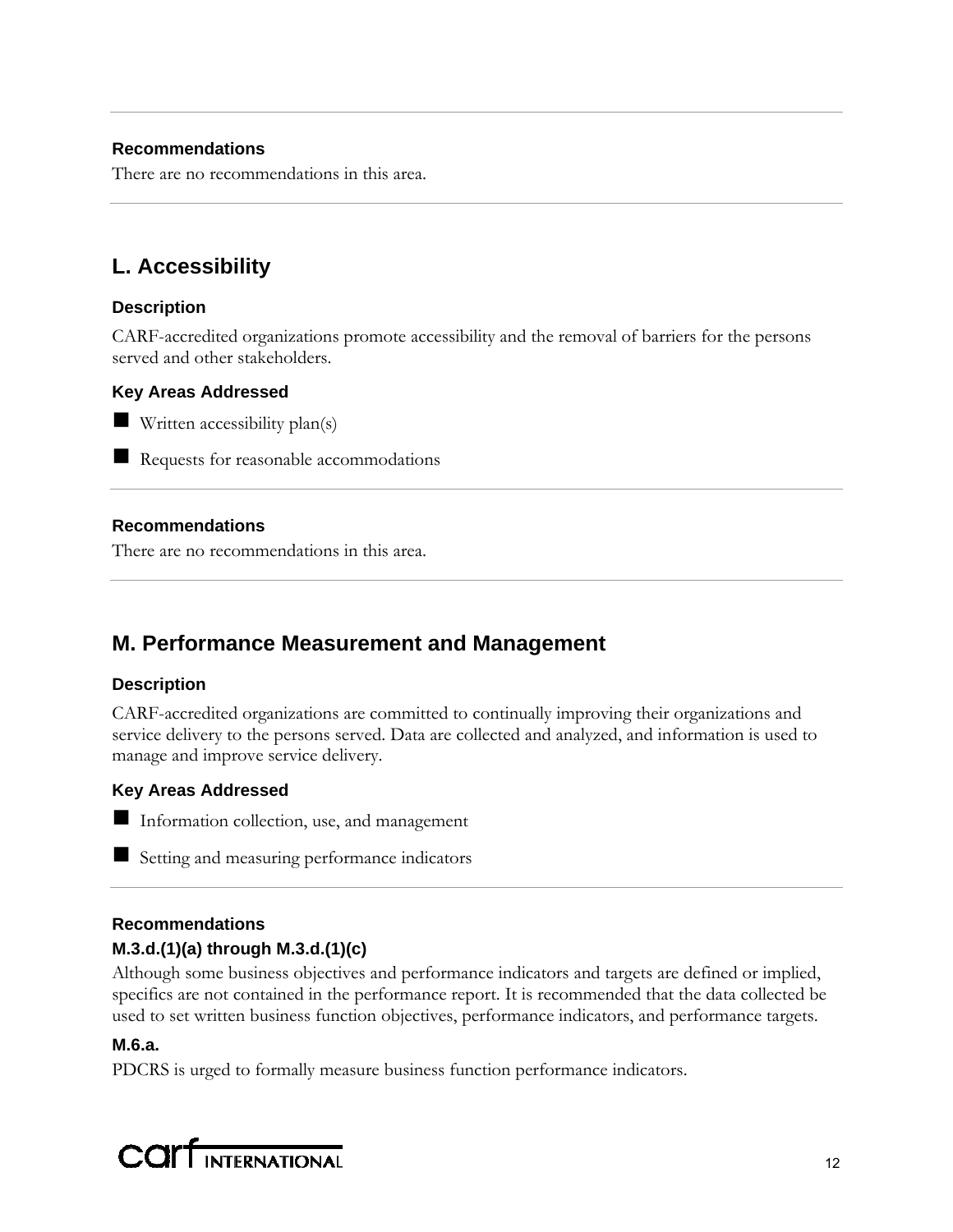# **Consultation**

The performance system could benefit from more clearly defining methods for measuring objectives. An example included in many service delivery areas measures access to services as measured by participants or parents feeling or reporting that services are accessible. Without knowing how access is defined or measured, it is difficult to determine whether access can be improved or how.

# **N. Performance Improvement**

# **Description**

The dynamic nature of continuous improvement in a CARF-accredited organization sets it apart from other organizations providing similar services. CARF-accredited organizations share and provide the persons served and other interested stakeholders with ongoing information about their actual performance as a business entity and their ability to achieve optimal outcomes for the persons served through their programs and services.

# **Key Areas Addressed**

**Proactive performance improvement** 

**Performance information shared with all stakeholders** 

# **Recommendations**

# **N.1.b.(1)**

PDCRS is urged to complete an annual written performance analysis that analyzes performance indicators in relation to performance targets for business functions.

# **N.3.a.(1) through N.3.c.**

Information is shared with stakeholders through reports, meetings, the annual report, and the website. As outcomes become more specific and measurable, the organization should communicate performance information that is accurate to the persons served, personnel, and other stakeholders according to the needs of the specific group, including the format, the content, and the timeliness of the information communicated.

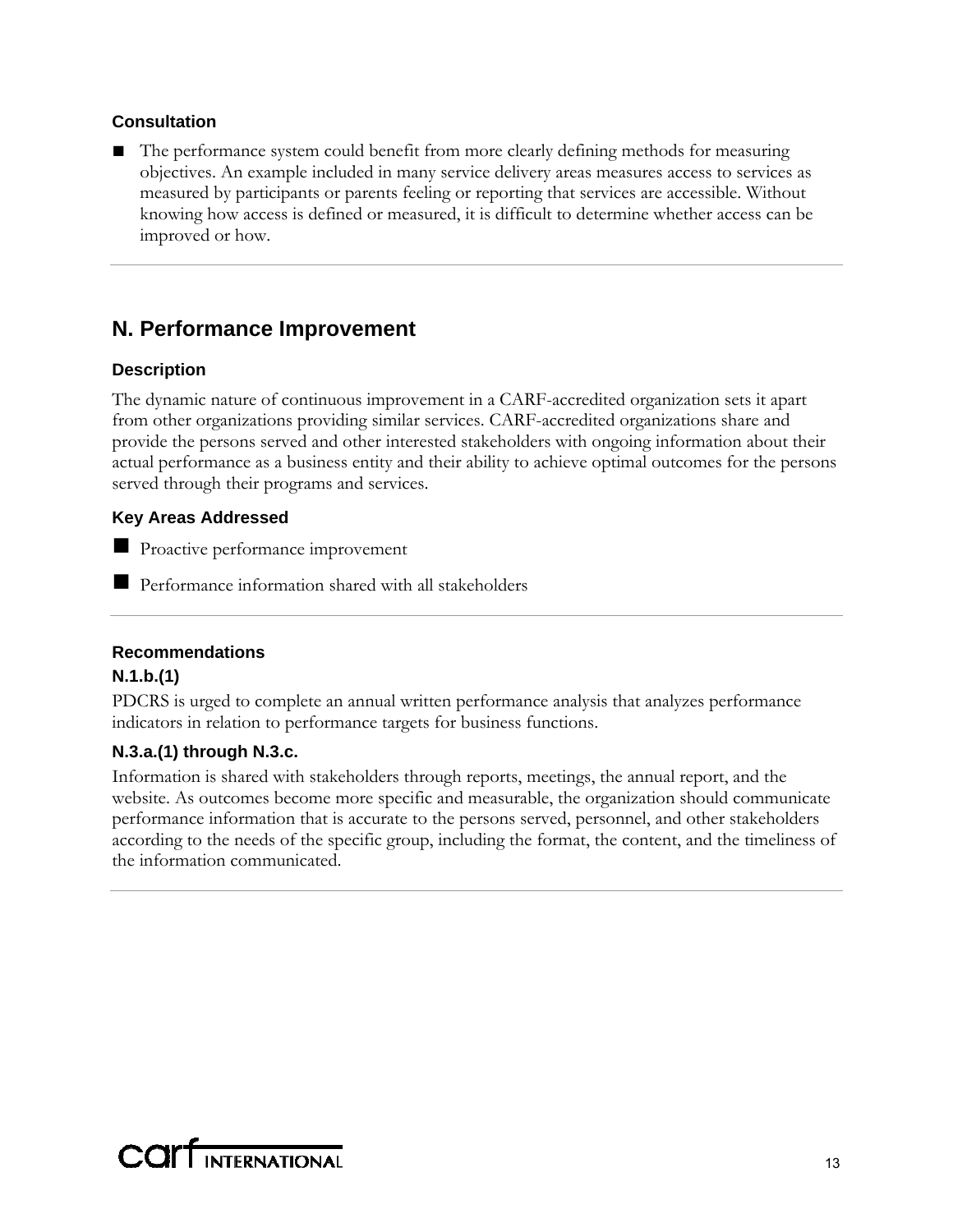# **SECTION 2. QUALITY INDIVIDUALIZED SERVICES AND SUPPORTS**

# **A. Program/Service Structure**

# **Description**

A fundamental responsibility of the organization is to provide a comprehensive program structure. The staffing is designed to maximize opportunities for the persons served to obtain and participate in the services provided.

# **Key Areas Addressed**

- Services are person centred and individualized
- **Persons are given information about the organization's purposes and ability to address desired** outcomes
- Documented scope of services shared with stakeholders
- Service delivery based on accepted field practices
- Communication for effective service delivery
- Entrance/exit/transition criteria

# **Recommendations**

# **A.11.b.**

Although the organization provides information about the organization in written format, it is recommended that the organization ensure that all materials are presented in a manner easily understood by all persons served. Many individuals could benefit from audio or pictorial format options.

# **B. Individual-Centred Service Planning, Design, and Delivery**

# **Description**

Improvement of the quality of an individual's services/supports requires a focus on the person and/or family served and their identified strengths, abilities, needs, and preferences. The organization's services are designed around the identified needs and desires of the persons served, are responsive to their expectations and desired outcomes from services, and are relevant to their maximum participation in the environments of their choice.

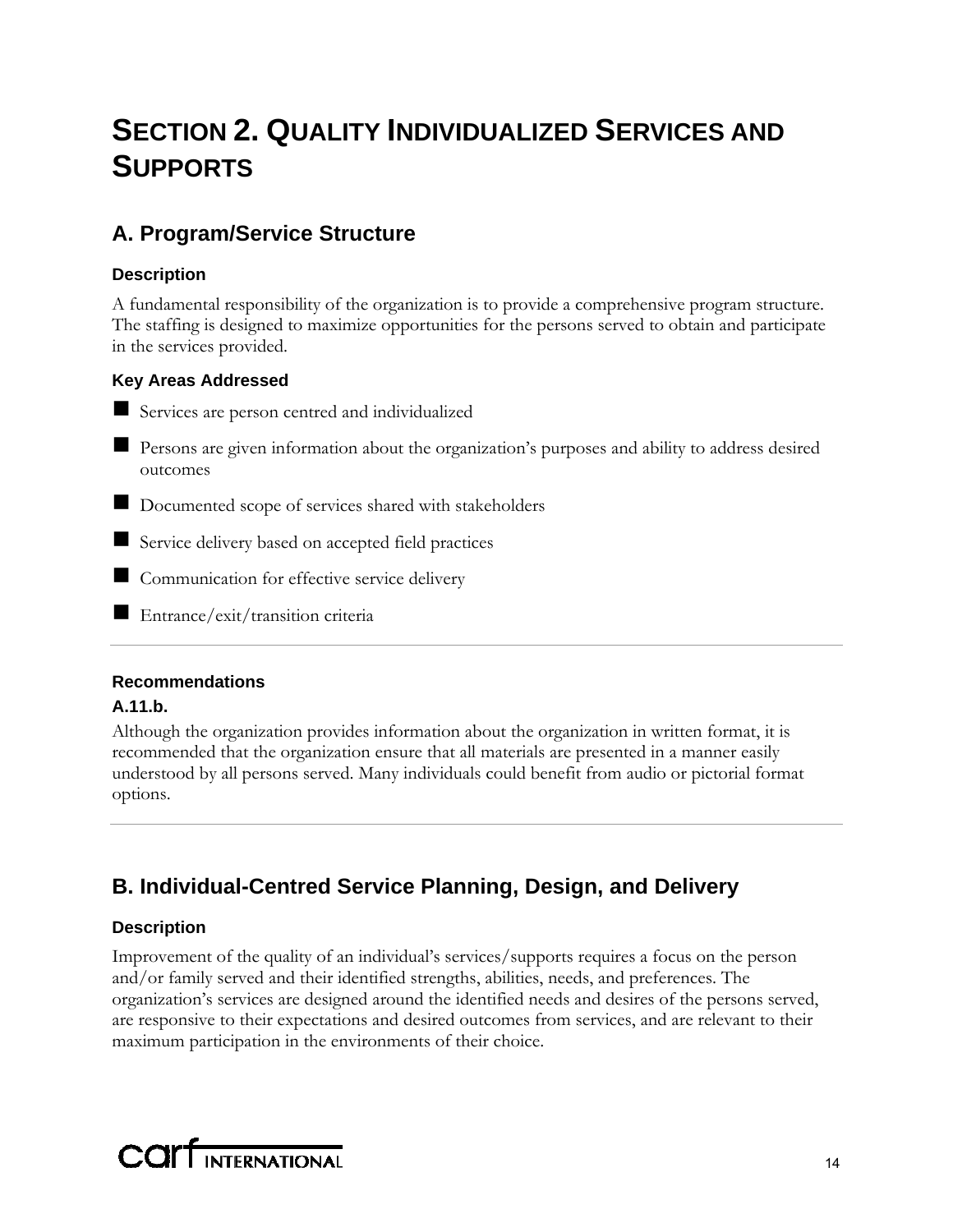The person served participates in decision making, directing, and planning that affects his or her life. Efforts to include the person served in the direction or delivery of those services/supports are evident.

# **Key Areas Addressed**

Services are person centred and individualized

**Persons are given information about the organization's purposes and ability to address desired** outcomes

# **Recommendations B.5.b.(2) through B.5.b.(4)**

Although overall goals are identified, many goals appear reflective of supports provided by staff members and do not appear to be skill based. It is recommended that the individual service plan consistently identify specific measurable objectives, the methods/techniques to be used to achieve the objectives, and those responsible for implementation.

# **B.7.a.(1) through B.7.b.**

When applicable to the person served and his or her goals and outcomes, it is recommended that the person served and/or his or her legal representatives be involved in assessments of potential health and safety risks in the community, the decision to accept or reject those risks, identifying actions to be taken to minimize the risks, and identifying individuals responsible for those actions. The risk assessment results should be documented in the individual service plan.

# **Consultation**

■ PDCRS supports many persons with significant behavioural challenges. Although efforts are made to attain consultation on addressing the persons' issues, these frequently take extensive periods of time. This delay may present a risk to the persons served and/or organization and may hinder their progress in goal attainment. The organization is encouraged to continue its efforts to attain needed consultation to meet the specific needs of each person served.

# **C. Medication Monitoring and Management**

# **Key Areas Addressed**

- Current, complete records of medications used by persons served
- Written procedures for storage and safe handling of medications
- Educational resources and advocacy for persons served in decision making
- **Physician review of medication use**
- Training and education for persons served regarding medications

COLL INTERNATIONAL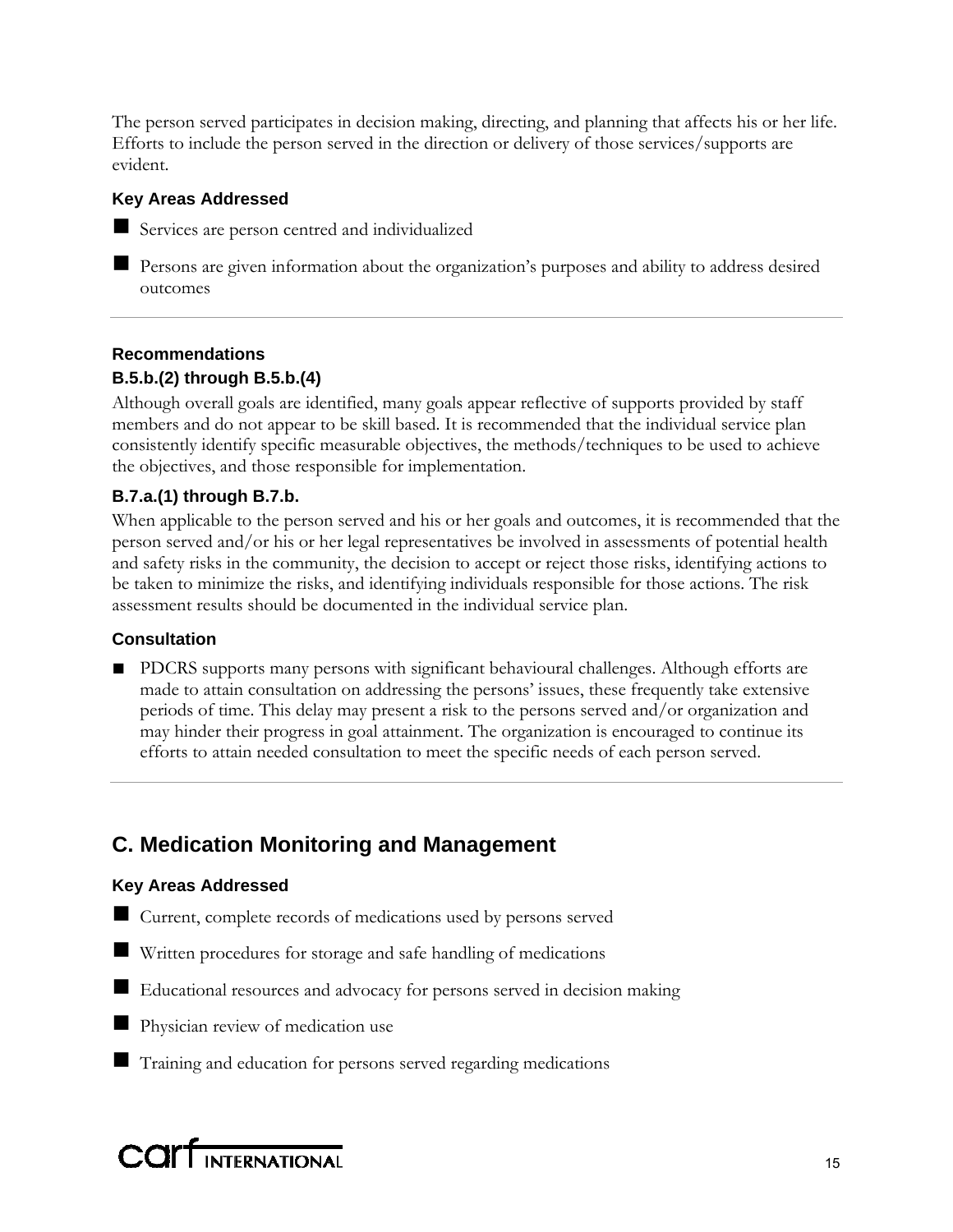# **Recommendations**

There are no recommendations in this area.

# **F. Community Services Principle Standards**

# **Description**

An organization seeking CARF accreditation in the area of community services assists the persons and/or families served in obtaining access to the resources and services of their choice. The persons and/or families served are included in their communities to the degree they desire. This may be accomplished by direct service provision or linkages to existing opportunities and natural supports in the community.

The organization obtains information from the persons and/or families served regarding resources and services they want or require that will meet their identified needs, and offers an array of services it arranges for or provides. The organization provides the persons and/or families served with information so that they may make informed choices and decisions.

The services and supports are changed as necessary to meet the identified needs of the persons and/or families served and other stakeholders. Service designs address identified individual, family, socioeconomic, and cultural needs.

Expected results from these services may include:

Increased or maintained inclusion in meaningful community activities.

Increased or maintained ability to perform activities of daily living.

Increased self-direction, self-determination, and self-reliance.

Increased self-esteem.

# **Key Areas Addressed**

Access to community resources and services

Enhanced quality of life

 $\blacksquare$  Community inclusion

Community participation

#### **Recommendations**

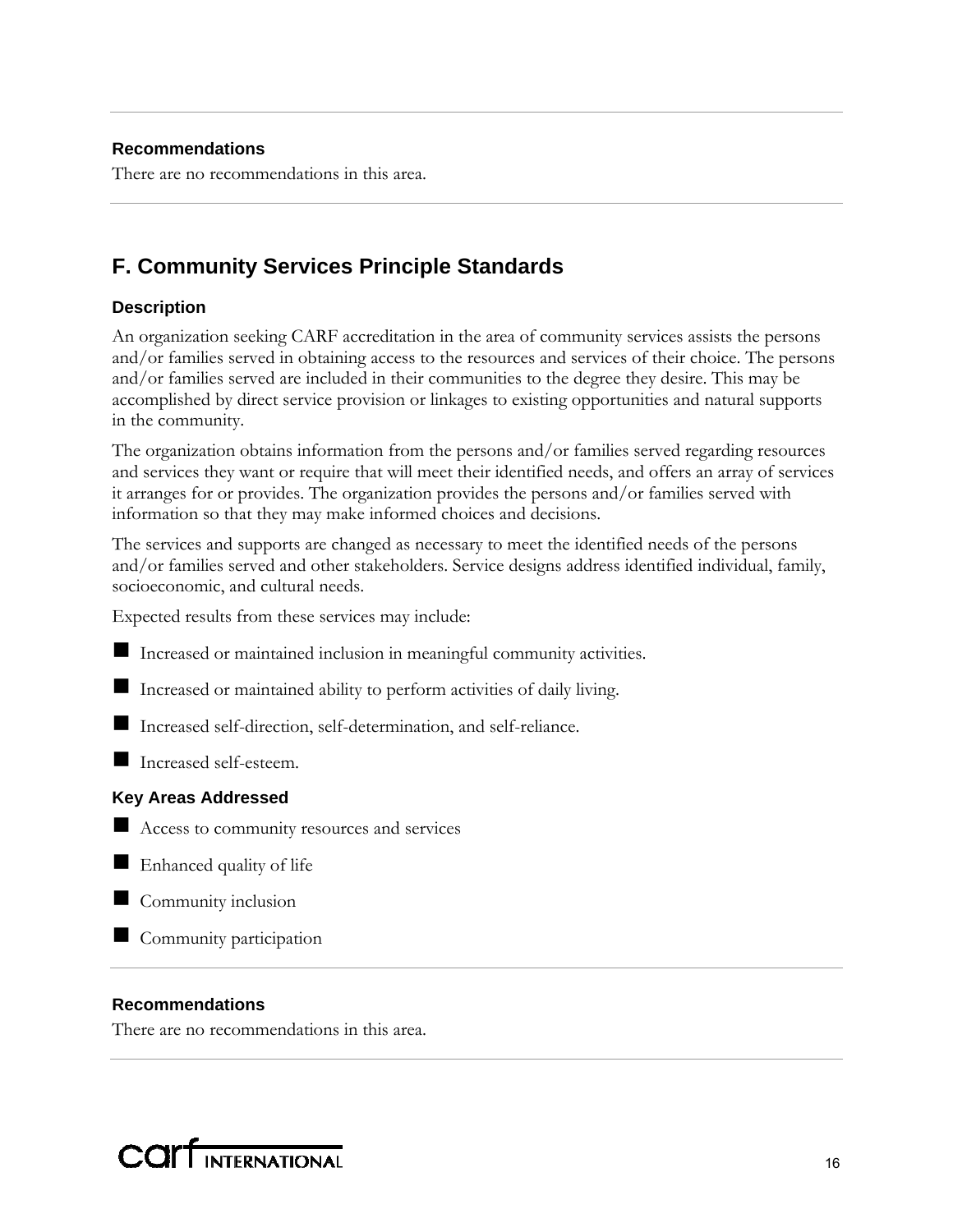# **SECTION 3. EMPLOYMENT AND COMMUNITY SERVICES**

# **Description**

An organization seeking CARF accreditation in the area of employment and community services assists the persons served through an individualized person-centred process to obtain access to the services, supports, and resources of their choice to achieve their desired outcomes. This may be accomplished by direct service provision, linkages to existing generic opportunities and natural supports in the community, or any combination of these. The persons served are included in their communities to the degree they desire.

The organization provides the persons served with information so that they may make informed choices and decisions. Although we use the phrase *person served,* this may also include *family served,* as appropriate to the service and the individual.

The services and supports are arranged and changed as necessary to meet the identified desires of the persons served. Service designs address identified individual, family, socioeconomic, and cultural preferences.

Depending on the program's scope of services, expected results from these services/supports may include:

- Increased inclusion in community activities.
- Increased or maintained ability to perform activities of daily living.
- Increased self-direction, self-determination, and self-reliance.
- Self-esteem.
- Housing opportunities.
- Community citizenship.
- Increased independence.
- **Meaningful activities.**
- Increased employment options.
- Employment obtained and maintained.
- Competitive employment.
- Employment at or above minimum wage.
- Economic self-sufficiency.
- Employment with benefits.
- Career advancement.

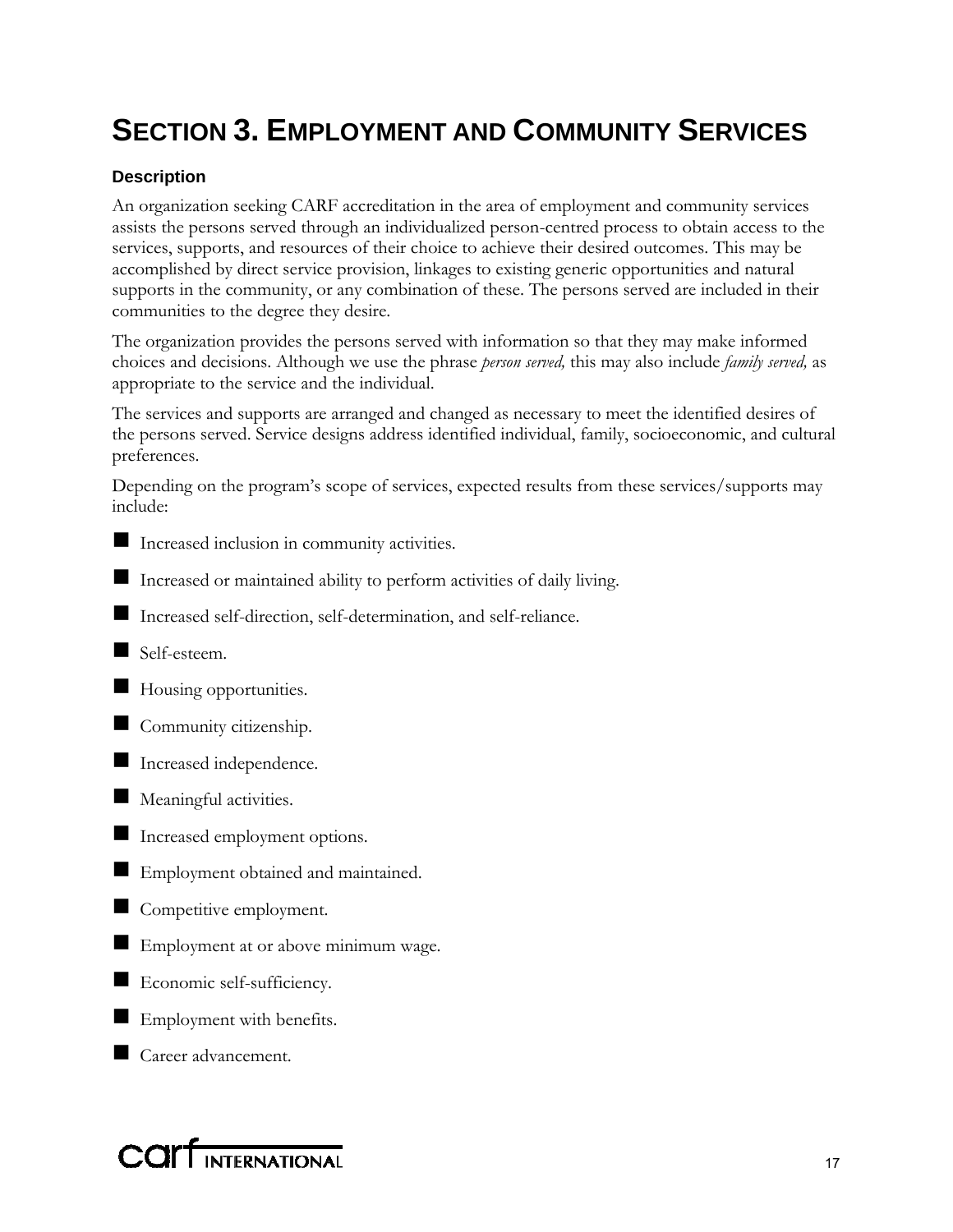# **K. Community Housing**

# **Description**

Community housing addresses the desires, goals, strengths, abilities, needs, health, safety, and life span issues of the persons served, regardless of the home in which they live and/or the scope, duration, and intensity of the services they receive. The residences in which services/supports are provided are typically owned, rented, leased, or operated directly by the organization, or may be owned, rented, or leased by a third party, such as a governmental entity. Providers exercise control over these sites in terms of having direct or indirect responsibility for the physical conditions of the facility.

Community housing is provided in partnership with individuals. These services/supports are designed to assist the persons served to achieve success in and satisfaction with community living. They may be temporary or long-term in nature. The services/supports are focused on home and community integration and engagement in productive activities. Community housing enhances the independence, dignity, personal choice, and privacy of the persons served. For persons in alcohol and other drug programs, these services/supports are focused on providing sober living environments to increase the likelihood of sobriety and abstinence and to decrease the potential for relapse.

Community housing programs may be referred to as group homes, halfway houses, three-quarter way houses, recovery residences, sober housing, domestic violence or homeless shelters, and safe houses. These programs may be located in rural or urban settings and in houses, apartments, townhouses, or other residential settings owned, rented, leased, or operated by the organization. They may include congregate living facilities and clustered homes/apartments in multiple-unit settings. These residences are often physically integrated into the community, and every effort is made to ensure that they approximate other homes in their neighbourhoods in terms of size and number of individuals.

Community housing may include either or both of the following:

- Transitional living that provides interim supports and services for persons who are at risk of institutional placement, persons transitioning from institutional settings, or persons who are homeless. Transitional living is typically provided for six to twelve months and can be offered in congregate settings that may be larger than residences typically found in the community.
- Long-term housing that provides stable, supported community living or assists the persons served to obtain and maintain safe, affordable, accessible, and stable housing.

Some examples of the quality results desired by the different stakeholders of these services/supports include:

Safe housing.

**Persons choosing where they live.** 

- **Persons choosing with whom they will live.**
- **Persons having privacy in their homes.**
- **Persons increasing independent living skills.**

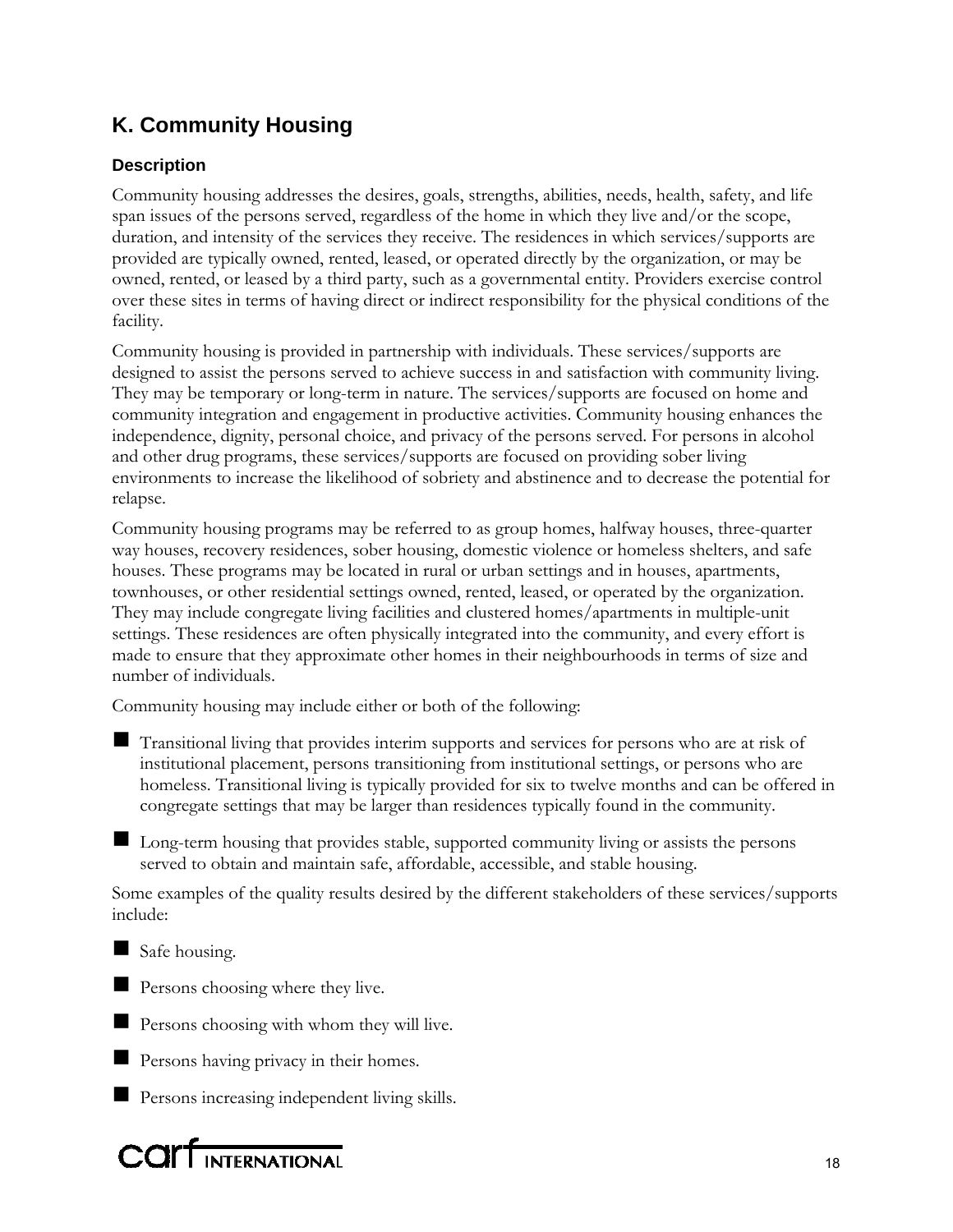- Persons having access to the benefits of community living.
- Persons having the opportunity to receive services in the most integrated setting.
- **Persons'** rights to privacy, dignity, respect, and freedom from coercion and restraint are ensured.
- **Persons having the freedom to furnish and decorate their sleeping or living units as they choose.**
- **Persons having freedom and support to control their schedules and activities.**
- Settings that are physically accessible to the individuals.

# **Key Areas Addressed**

- Safe, secure, private location
- In-home safety needs
- Options to make changes in living arrangements
- $\blacksquare$  Support to persons as they explore alternatives
- Access as desired to community activities
- System for on-call availability of personnel

# **Recommendations**

There are no recommendations in this area.

# **Consultation**

■ Although PDCRS appears to provide safe, accessible housing for all individuals supported, some properties could benefit from environmental updates that might also provide greater access in the kitchen and increased independence. At the Baskin Street duplex, it is suggested that the organization consider attaining a generator to ensure that all medically required equipment is available at all times.

# **L. Supported Living**

# **Description**

Supported living addresses the desires, goals, strengths, abilities, needs, health, safety, and life span issues of persons usually living in their own homes (apartments, townhouses, or other residential settings). Supported living services are generally long term in nature but may change in scope, duration, intensity, or location as the needs and preferences of individuals change over time.

Supported living refers to the support services provided to the person served, not the residence in which these services are provided. Although the residence will generally be owned, rented, or leased by the person who lives there, the organization may occasionally rent or lease an apartment when

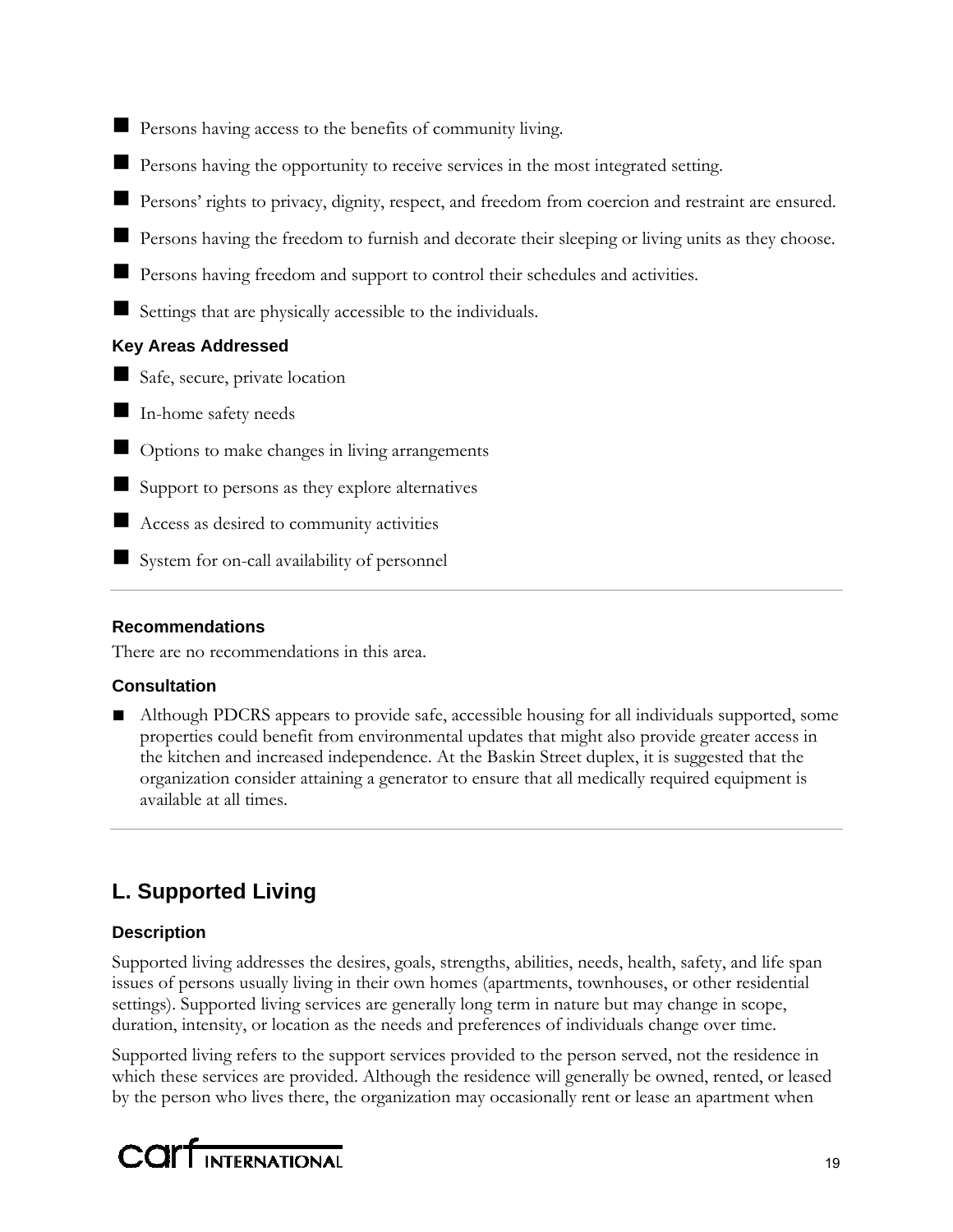the person served is unable to do so. Typically, in this situation the organization would cosign or in other ways guarantee the lease or rental agreement; however, the person served would be identified as the tenant.

Supported living programs may be referred to as supported living services, independent living, supportive living, semi-independent living, and apartment living; and services/supports may include home health aide and personal care attendant services. Typically, there would not be more than two or three persons served living in a residence, no house rules or structure would be applied to the living situation by the organization, and persons served can come and go as they please. Service planning often identifies the number of hours and types of support services provided.

Some examples of the quality results desired by the different stakeholders of these services/supports include:



Persons served choosing whom they will live with, if anyone.

**Minimizing individual risks.** 

**Persons served have access to the benefits of community living.** 

Persons served have autonomy and independence in making life choices.

# **Key Areas Addressed**

Safe, affordable, accessible housing chosen by the individual

In-home safety needs

Support personnel available based on needs

Supports available based on needs and desires

 $\blacksquare$  Living as desired in the community

**Persons have opportunities to access community activities** 

# **Recommendations**

There are no recommendations in this area.

# **N. Services Coordination**

# **Description**

Services coordination programs provide goal-oriented and individualized supports focusing on improved self-sufficiency for the persons served through assessment, planning, linkage, advocacy, coordination, and monitoring activities. Successful services coordination results in community

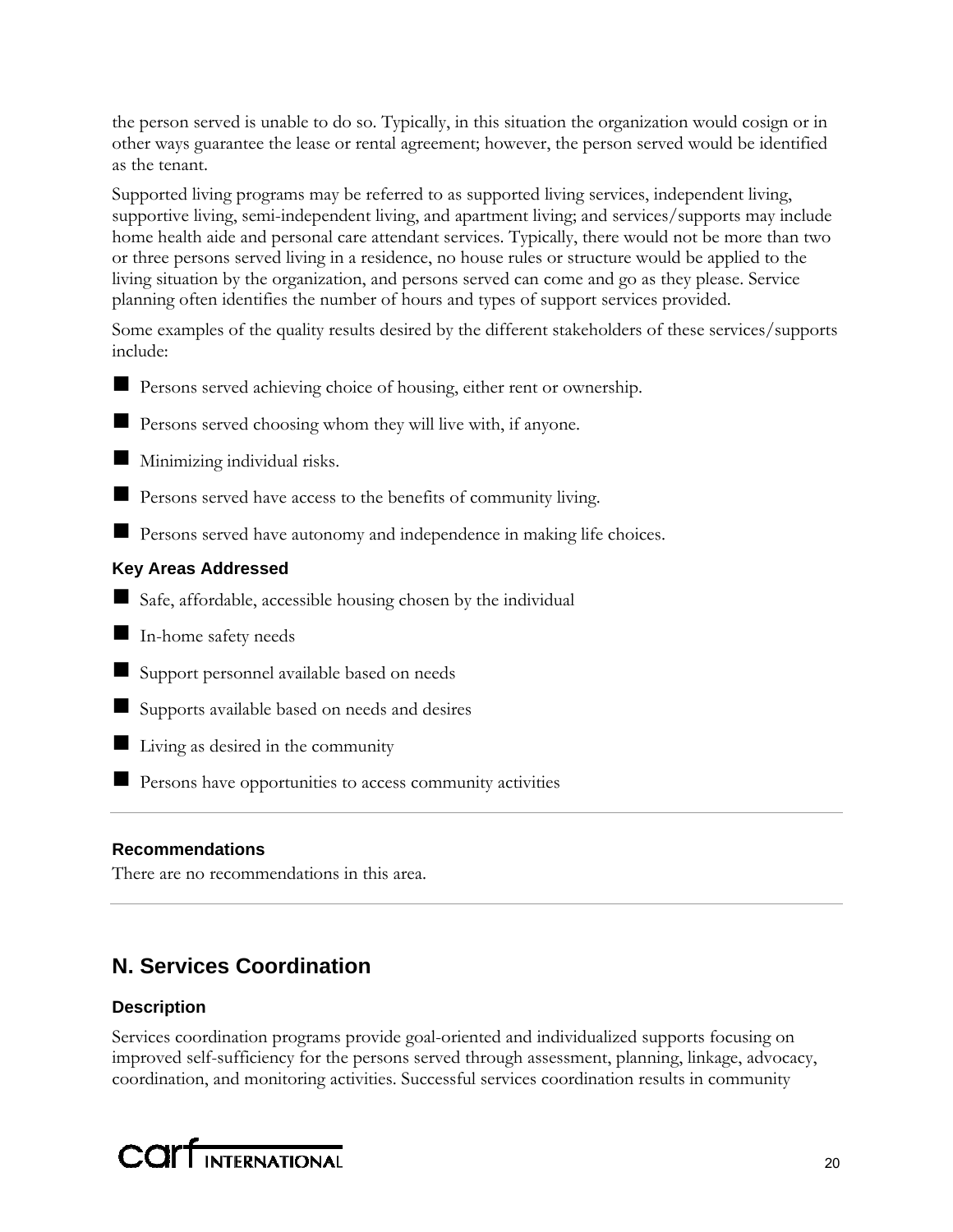opportunities and increased independence for the persons served. Programs may provide occasional supportive counselling and crisis intervention services, when allowed by regulatory or funding authorities.

Services coordination may be provided by an organization as part of its individual service planning and delivery, by a department or division within the organization that works with individuals who are internal and/or external to the organization, or by an organization with the sole purpose of providing community services coordination. Such programs are typically provided by qualified services coordinators or by case management teams.

Some examples of the quality results desired by the different stakeholders of these services include:

Access to a variety of services/supports.



Access to choices of services.

Individualized services to meet needs.

**Persons achieving goals.** 

**Persons achieving independence.** 

Access to vocational training.

**Persons achieving employment.** 

Access to career development.

# **Key Areas Addressed**

Goal-oriented and systematic process of advocacy

Coordination of services

Formation of linkages with community resources and services

# **Recommendations**

There are no recommendations in this area.

# **P. Community Integration**

# **Description**

Community integration is designed to help persons to optimize their personal, social, and vocational competency to live successfully in the community. Persons served are active partners in determining the activities they desire to participate in. Therefore, the settings can be informal to reduce barriers between staff members and persons served. An activity centre, a day program, a clubhouse, and a drop-in centre are examples of community integration services. Consumer-run programs are also included.

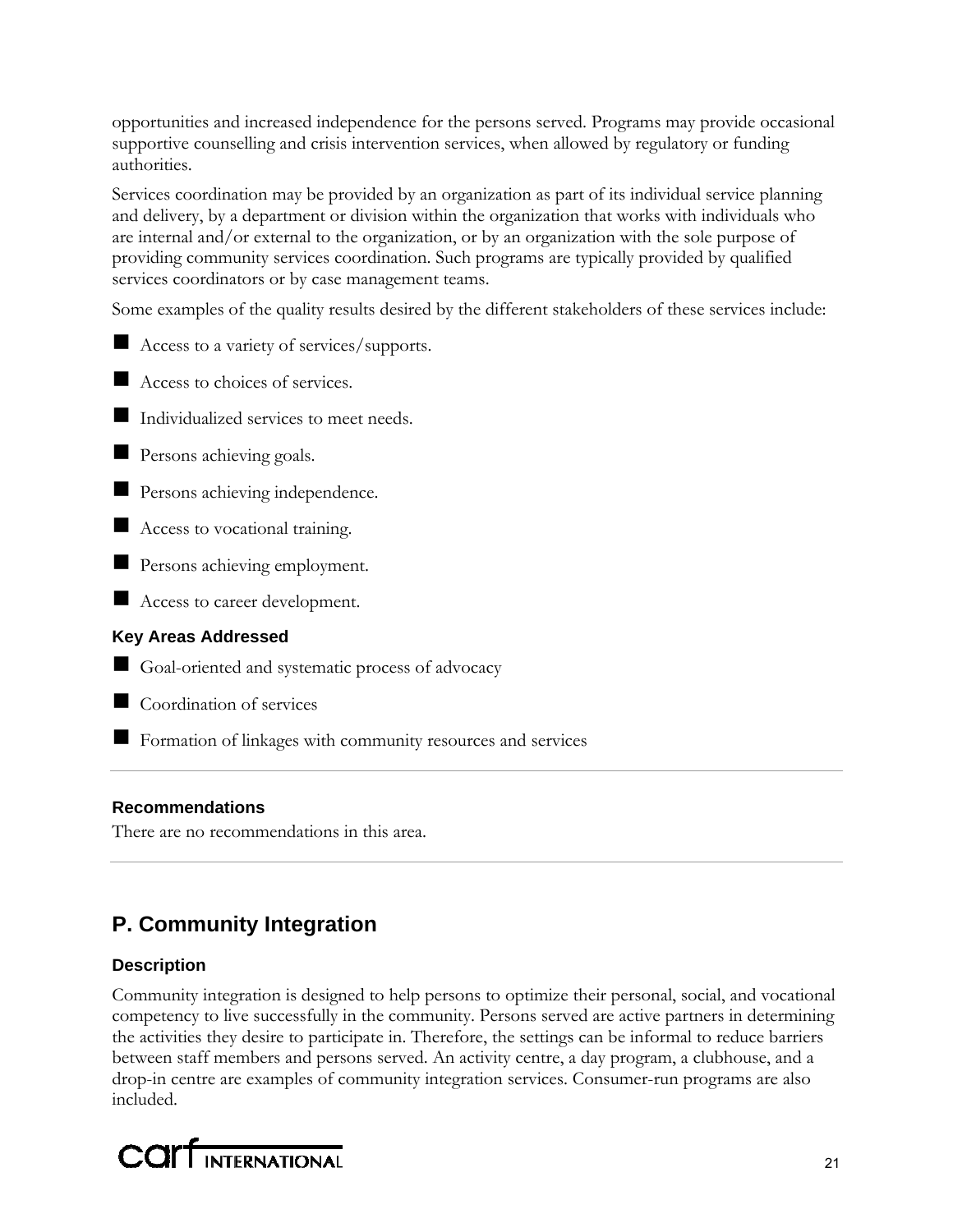Community integration provides opportunities for the community participation of the persons served. The organization defines the scope of these services and supports based on the identified needs and desires of the persons served. This may include services for persons who without this option are at risk of receiving services full time in more restrictive environments with intensive levels of supports such as hospitalization or nursing home care. A person may participate in a variety of community life experiences or interactions that may include, but are not limited to:

- Leisure or recreational activities.
- Communication activities.
- Spiritual activities.
- Cultural activities.
- **Pre-vocational experiences.**
- Vocational pursuits.
- Volunteerism in the community.
- Educational and training activities.
- Development of living skills.
- Health and wellness promotion.
- Orientation, mobility, and destination training.
- Access and utilization of public transportation.
- Interacting with volunteers from the community in program activities.
- Community collaborations and social connections developed by the program (partnerships with community entities such as senior centres, arts councils, etc.).

Some examples of the quality results desired by the different stakeholders of these services include:



- Increased independence.
- Increased interdependence.
- Greater quality of life.
- Skill development.
- Slowing of decline associated with aging.
- Volunteer placement.

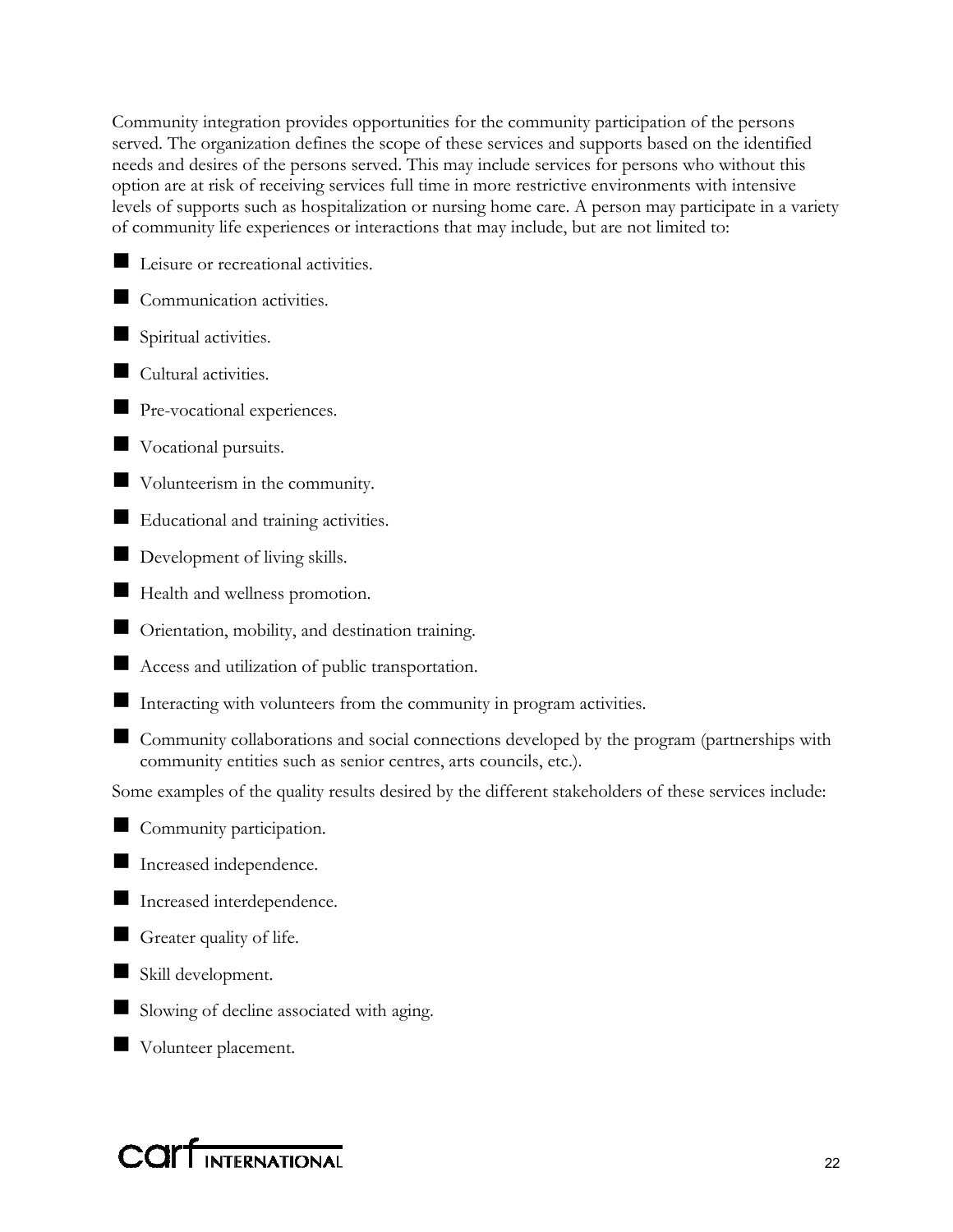Movement to employment.

 Centre-based socialization activities during the day that enable persons to remain in their community residence.

 Activity alternatives to avoid or reduce time spent in more restrictive environments, such as hospitalization or nursing home care.

# **Key Areas Addressed**

Opportunities for community participation

# **Recommendations**

There are no recommendations in this area.

# **Consultation**

- Although many individuals are involved in recreational activities and limited volunteering in the Penticton area, it is suggested that PDCRS expand its efforts to promote active community involvement through increased volunteerism. One resource for local volunteer opportunities is **www.volunteermatch.org**.
- It is suggested that PDCRS track volunteer hours, which are a good measure of community inclusion, which can be shared with the local community and used in the development of performance improvement goals for the community inclusion program and/or individual service plan goals.
- PDCRS is encouraged to use technology such as iPad<sup>®</sup> devices, tablets, and other devices to assist individuals in communicating their choices in their daily program activities.

# **U. Personal Supports Services**

# **Personal Supports Services**

# **Description**

Personal supports services are designed to provide instrumental assistance to persons and/or families served. They may also support or facilitate the provision of services or the participation of the person in other services/programs, such as employment or community integration services. The services are primarily delivered in the home or community and typically do not require individualized or in-depth service planning.

Services can include direct personal care supports such as personal care attendants and housekeeping and meal preparation services; services that do not involve direct personal care supports such as transporting persons served, information and referral services, translation services, programs offering advocacy and assistance by professional volunteers (such as legal or financial services), training or educational activities (such as English language services), mobile meal services; or other support services, such as supervising visitation between family members and parent aides.

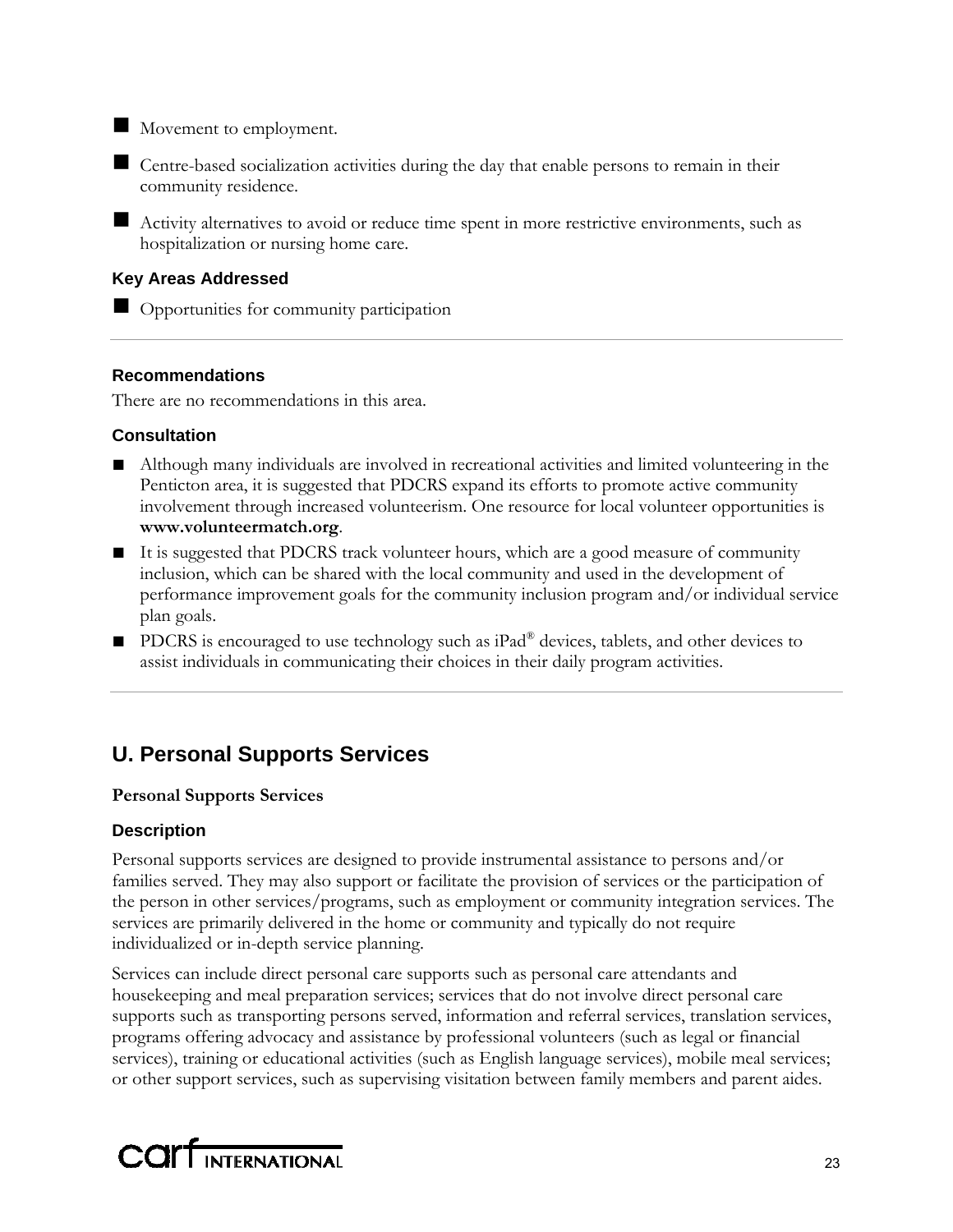A variety of persons may provide these services/supports other than a program's staff, such as volunteers and subcontractors.

# **Key Areas Addressed**

**Training for personnel** 

Supervision of personnel

Indentification of supports provided by program

# **Recommendations**

There are no recommendations in this area.

**Standards from the** *2016 Child and Youth Services Standards Manual* **were also applied during this survey. The following sections of this report reflect the application of those standards.** 

# **SECTION 2. CHILD AND YOUTH SERVICES GENERAL PROGRAM STANDARDS**

# **Description**

For an organization to achieve quality services, the philosophical foundation of child- and familycentred care practices must be demonstrated. Children/youths and families are involved in the design, implementation, delivery, and ongoing evaluation of applicable services offered by the organization. A commitment to quality and the involvement of the persons served span the entire time that they are involved with the organization. The service planning process is individualized, establishing goals and objectives that incorporate the unique strengths, needs, abilities, and preferences of the person served. The persons served have the opportunity to transition easily through a system of care.

The guiding principles include:



Child-/youth- and family-driven services.

**Promotion of resiliency.** 

Cultural and linguistic competence.

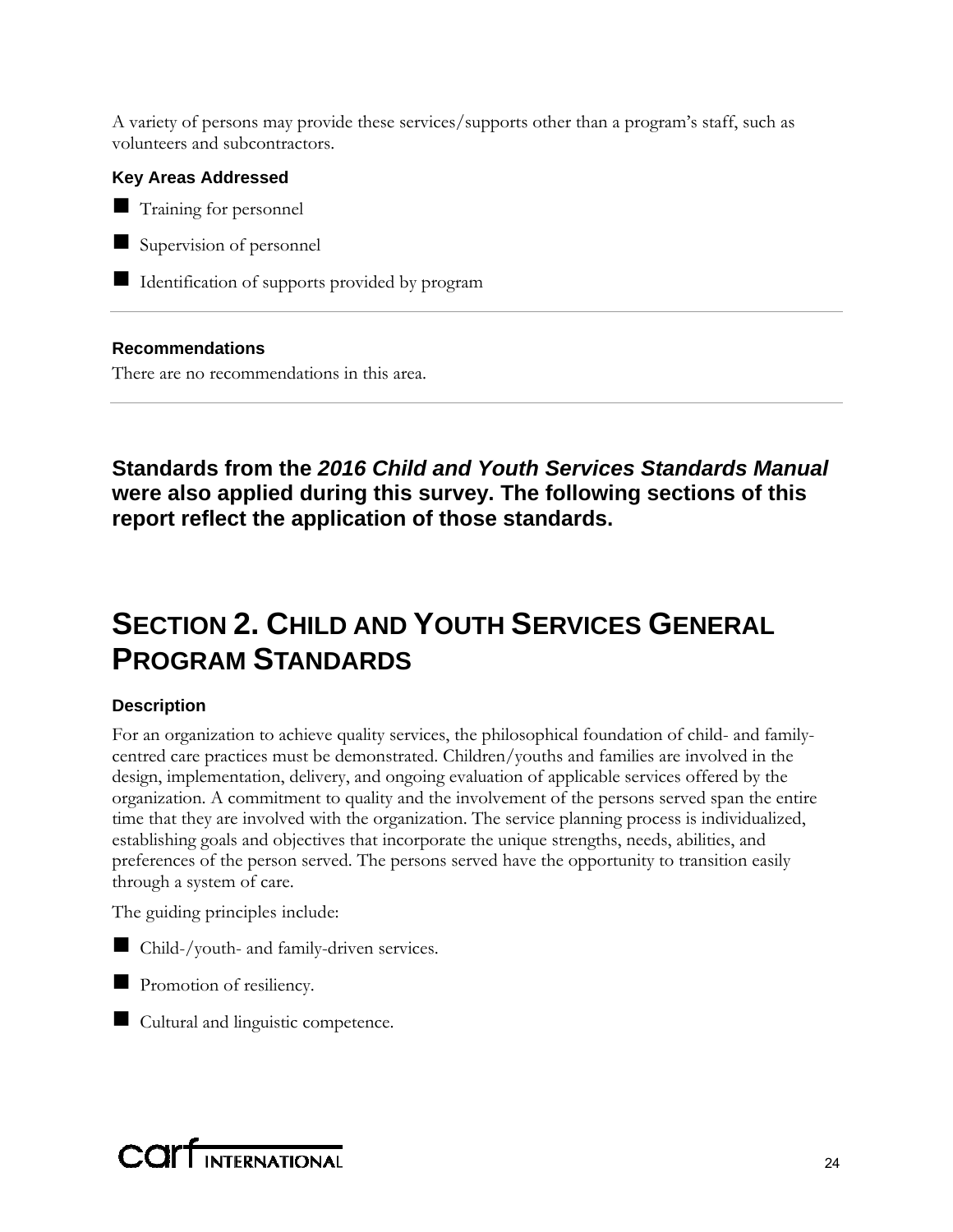Strengths-based approach.

Focus on whole person in context of family and community.

Trauma-informed, where applicable.

# **A. Program/Service Structure**

# **Description**

A fundamental responsibility of the organization is to provide a comprehensive program structure. The staffing is designed to maximize opportunities for the persons served to obtain and participate in the services provided.

The organization, where appropriate, provides information to the child/youth served and in collaboration with the parent and/or legal representative.

Child- and family-centred care includes the following:

 Recognition that, when possible, the family is the constant in the child's/youth's life, while the service systems and personnel within those systems fluctuate.

Facilitation of family-professional collaboration at all levels of care.

 Sharing of unbiased and complete information about a child's/youth's care on an ongoing basis, in an appropriate and supportive manner.

Implementation of appropriate policies and programs that are comprehensive and provide necessary support to meet the needs of children/youths and families.

 Recognition of child/youth and family strengths and individuality and respect for different methods of coping.

■ Understanding and incorporating the developmental needs of children/youths and families into service systems.

 Assurance that the design of health and social service delivery systems is flexible, accessible, and responsive to the needs of children/youth and families.

# **Key Areas Addressed**

**Written plan that guides service delivery** 

- **Team member responsibilities**
- Developmentally appropriate surroundings and equipment
- Crisis intervention provided
- Medical consultation

Services relevant to diversity

COIT INTERNATIONAL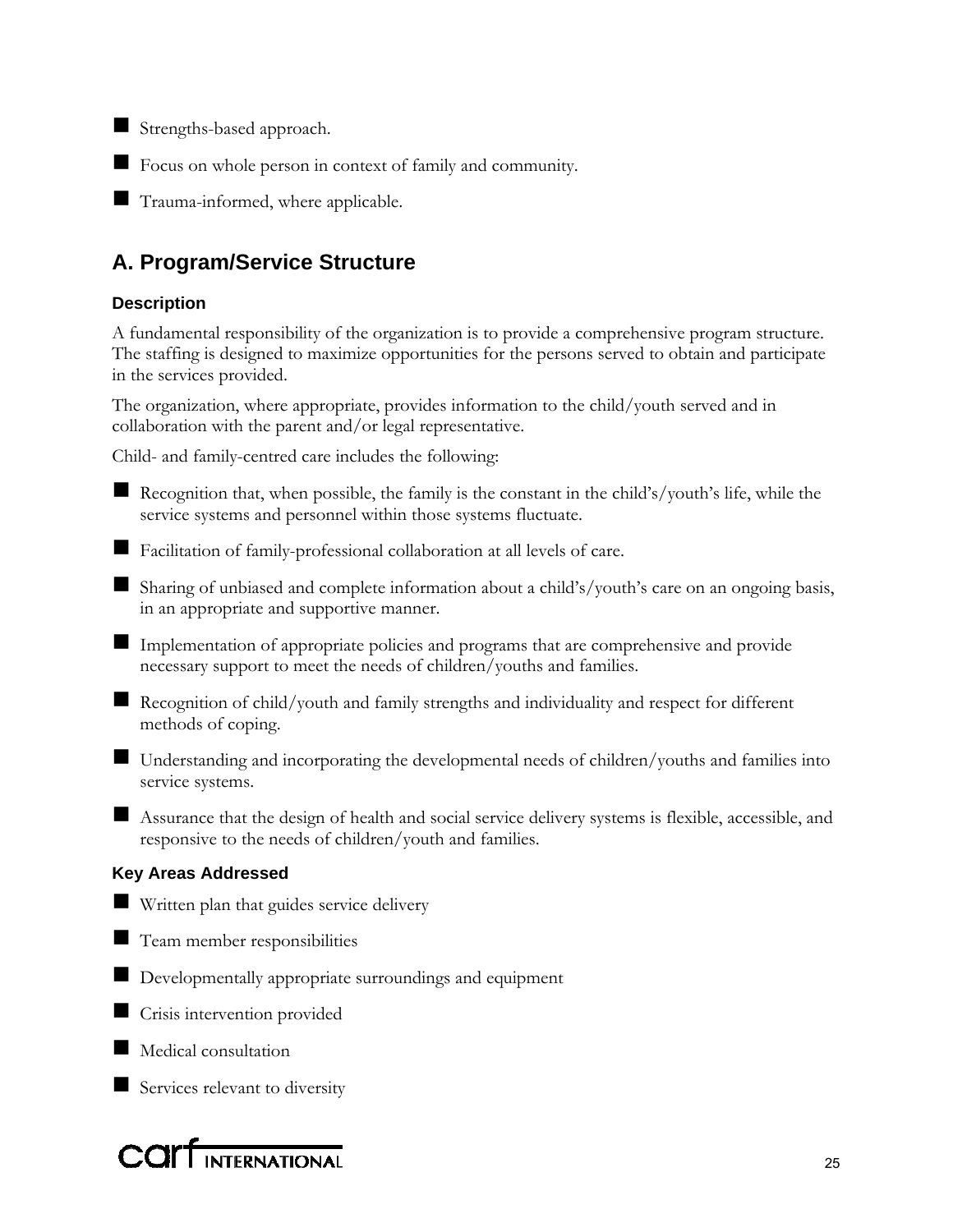| Collaborative partnerships                            |
|-------------------------------------------------------|
| Child/youth/family role in decision making            |
| Policies and procedures that facilitate collaboration |
| Coordination of services for child/youth              |
| Qualifications and competency of direct service staff |
| Family participation                                  |
| Team composition/duties                               |
| Relevant education                                    |
| Clinical supervision                                  |
| Assistance with advocacy and support groups           |
| Effective information sharing                         |
| Arrangement or provision of appropriate services      |
| Gathering customer satisfaction information           |

# **Recommendations**

There are no recommendations in this area.

# **B. Screening and Access to Services**

# **Description**

The process of screening and assessment is designed to determine a person's eligibility for services and the organization's ability to provide those services. A person-centred assessment process helps to maximize opportunities for the persons served to gain access to the organization's programs and services. Each person served is actively involved in, and has a significant role in, the assessment process. Assessments are conducted in a manner that identifies the historical and current information of the person served as well as his or her strengths, needs, abilities, and preferences. Assessment data may be gathered through various means, including face-to-face contact, telehealth, or written material, and from various sources, including the person served, his or her family or significant others, or external resources.

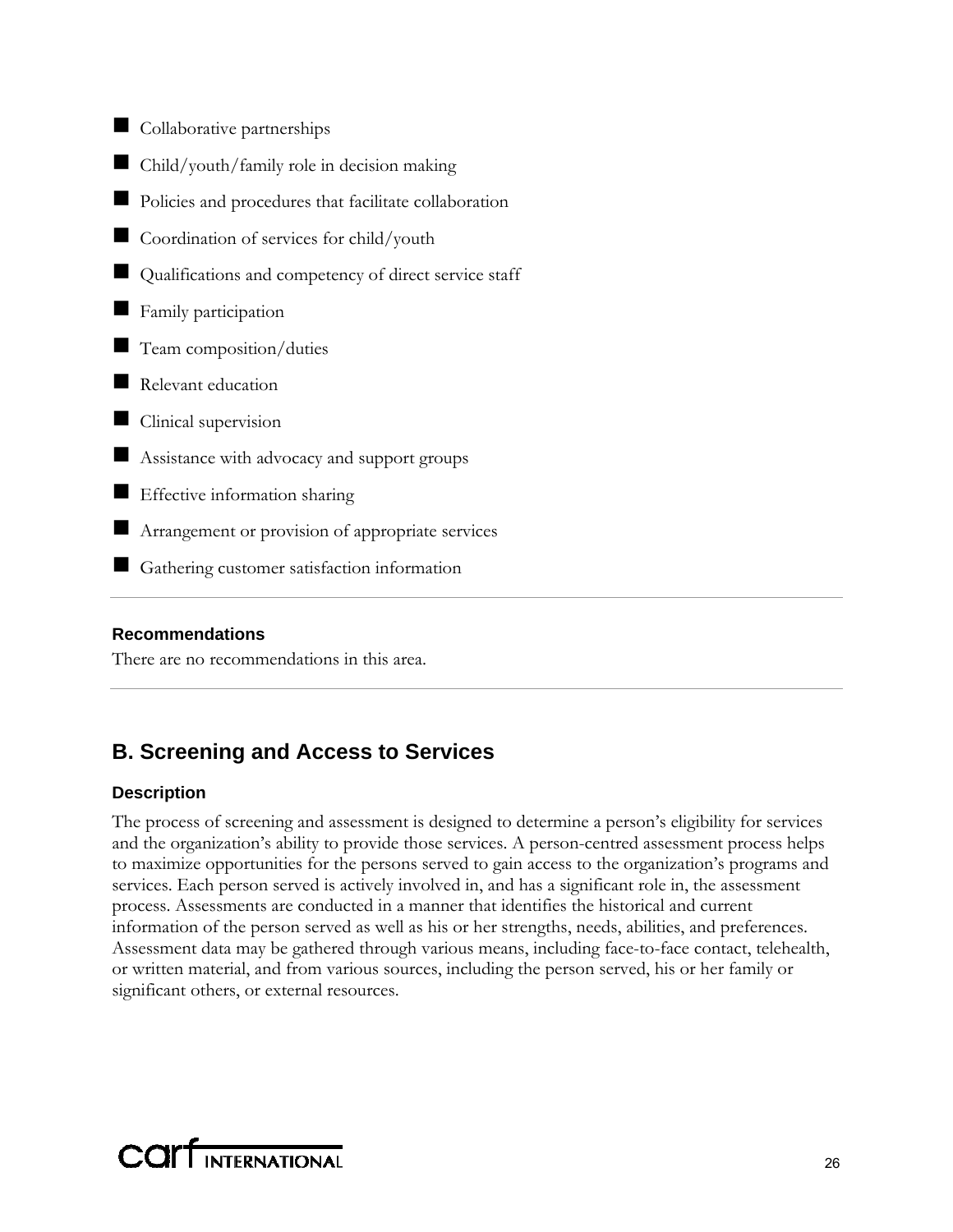#### **Key Areas Addressed**

Policies and procedures defining access

**Waiting list criteria** 

**Orientation** to services

**Primary assessment** 

Interpretive summary

# **Recommendations B.12.a.(4) through B.12.a.(6) B.12.b.(2) through B.12.b.(5)**

It is recommended that the primary assessments be expanded to include the personal strengths, abilities and/or interests, and preferences of the child or youth as well as the family's strengths, needs, abilities, and preferences.

# **Consultation**

■ It is suggested that the organization consider revisions to the templates for the assessment and individualized plan to provide a fuller understanding of the persons served.

# **C. Individualized Plan**

# **Description**

Each person served is actively involved in and has a significant role in the individual planning process and has a major role in determining the direction of the individualized plan. The individualized plan contains goals and objectives that incorporate the unique strengths, needs, abilities, and preferences of the persons served, as well as identified challenges and problems. Individualized plans may consider the significance of traumatic events.

# **Key Areas Addressed**

- Participation of child/youth in preparation of individual plan
- Components of individual plan



Content of program notes

# **Recommendations**

# **C.1.c.(1) through C.1.c.(4)**

The individualized plan should be based on the person's strengths, needs, abilities, and preferences.

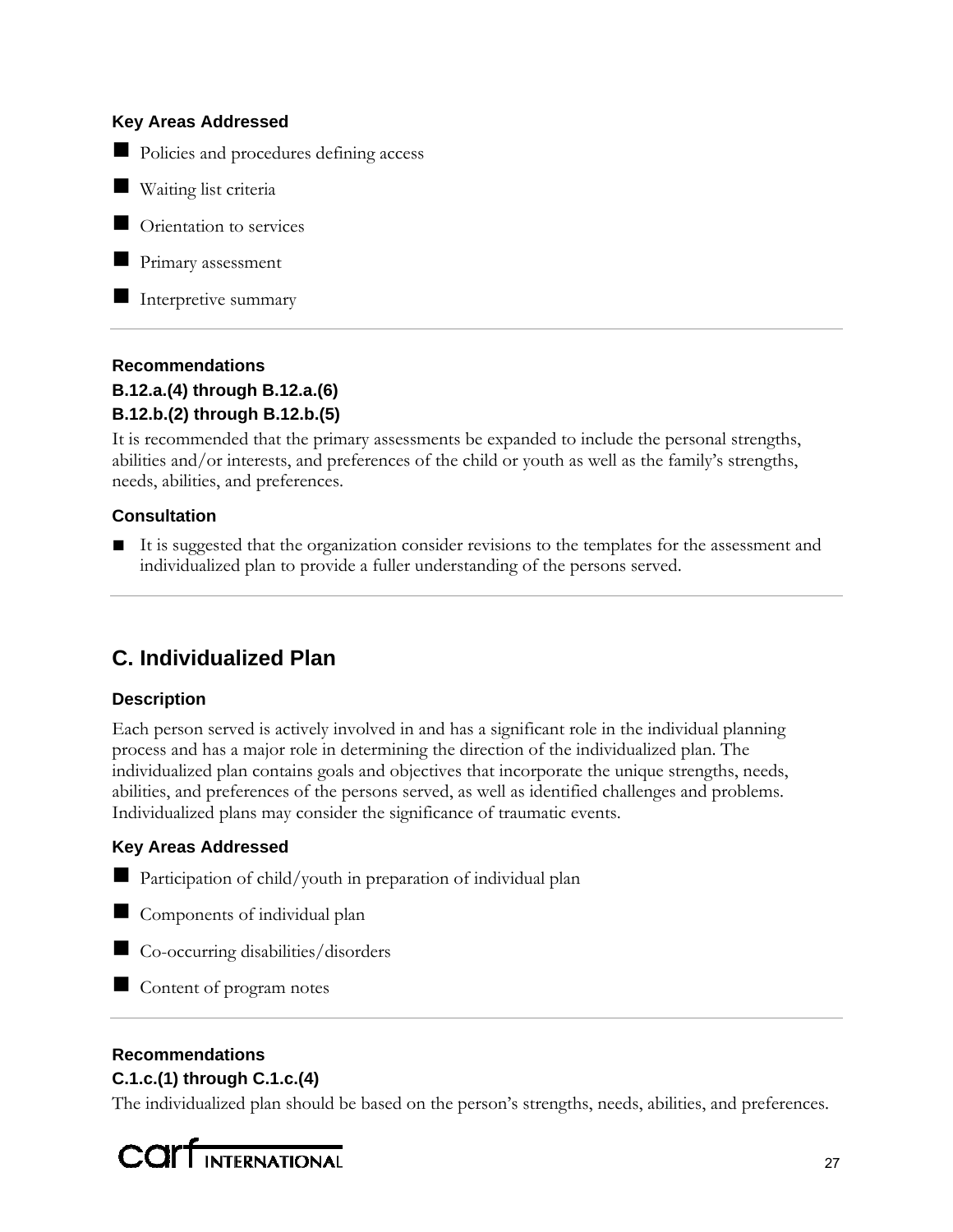# **C.2.a.(1) C.2.a.(5)(a) through C.2.a.(5)(d) C.2.b.(5) through C.2.b.(7)**

It is recommended that the individualized plan include goals that are expressed in the words of the person served as well as be based on the person's strengths, needs, abilities, and preferences. The individualized plan should also include specific service objectives that are measurable, achievable, and time specific.

# **D. Transition/Discharge**

# **Description**

Transition, continuing care, or discharge planning assists the persons served to move from one level of care to another within the organization or to obtain services that are needed but are not available within the organization. The transition process is planned with the active participation of each person served. Transition may include planned discharge, placement on inactive status, movement to a different level of service or intensity of contact, reunification, re-entry in a juvenile justice system, or transition to adulthood.

The transition plan is a document that is developed in collaboration with and for the person served, family, and other interested persons who have participated with the individual in services. It is meant to be a plan that the person served uses when leaving the program to identify important supports and actions to prevent the need to return to the program or other higher level of care.

A discharge summary is a document written by the program when the person leaves the program and includes information about the person's progress while in the program, including the completion of his or her goals. It is a document that is intended for the record of the person served and released, with appropriate authorization, to describe the course of services that the organization provided and the response by the person served.

Just as the assessment is critical to the success of treatment, transition services are critical for the support of the individual's ongoing well-being. The organization proactively attempts to contact the person served after formal transition or discharge to gather needed information related to his or her postdischarge status.

The transition plan and/or discharge summary may be included in a combined document or as part of the individualized plan as long as it is clear whether the information relates to a transition or discharge planning.

# **Key Areas Addressed**

- **Transition/discharge planning**
- Components of transition plan
- Follow-up after program participation

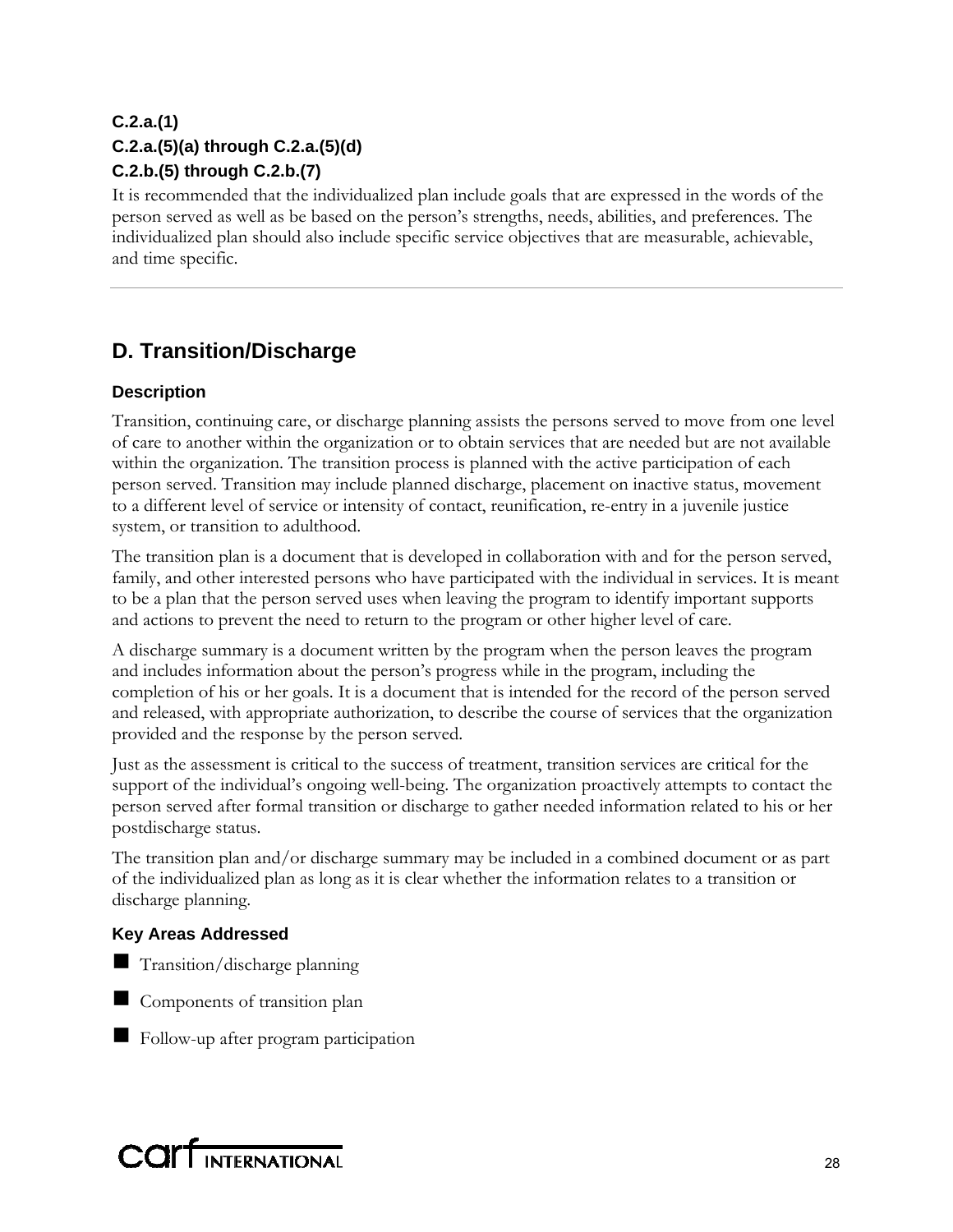# **Recommendations D.4.c.(1) through D.4.d.(5)(c)**

The written transition plan should identify the person's well-being, gains achieved, and need for support systems or other types of services that will assist in continuing his or her well-being or community integration. It should also include the person's education status and goals; career planning, when appropriate; a housing plan for youths making the transition to independence; and information on the person's health needs including physical, behavioural, and medications, when applicable.

# **D.5.a.(1) through D.5.b.(4)**

It is recommended that documented information provided to the external programs or services to support the transition plan include the children's/youths' identified strengths, needs, abilities, and preferences as well as the families' strengths, needs, abilities, and preferences.

# **E. Medication Use**

# **Description**

Medication use is the practice of handling, prescribing, dispensing, and/or administering medications to persons served in response to specific symptoms, behaviours, and conditions for which the use of medications is indicated and deemed efficacious. Medication use may include selfadministration, or be provided by personnel of the organization or under contract with a licensed individual. Medication use is directed toward maximizing the functioning of the persons served while reducing their specific symptoms and minimizing the impact of side effects.

Medication use includes prescribed or sample medications, and may, when required as part of the treatment regimen, include over-the-counter or alternative medications provided to the person served. Alternative medications can include herbal or mineral supplements, vitamins, homeopathic remedies, hormone therapy, or culturally specific treatments.

Medication control is identified as the process of physically controlling, transporting, storing, and disposing of medications, including those self-administered by the person served.

Self-administration for adults is the application of a medication (whether by injection, inhalation, oral ingestion, or any other means) by the person served to his or her body and may include the organization storing the medication for the person served, or may include staff handing the bottle or blister pack to the person served, instructing or verbally prompting the person served to take the medication, coaching the person served through the steps to ensure proper adherence, and closely observing the person served self-administering the medication.

Self-administration by children or adolescents in a residential setting must be directly supervised by personnel, and standards related to medication use applied.

Dispensing is considered the practice of pharmacy; the process of preparing and delivering a prescribed medication (including samples) that has been packaged or repackaged and labelled by a physician or pharmacist or other qualified professional licensed to dispense (for later oral ingestion, injection, inhalation, or other means of administration).

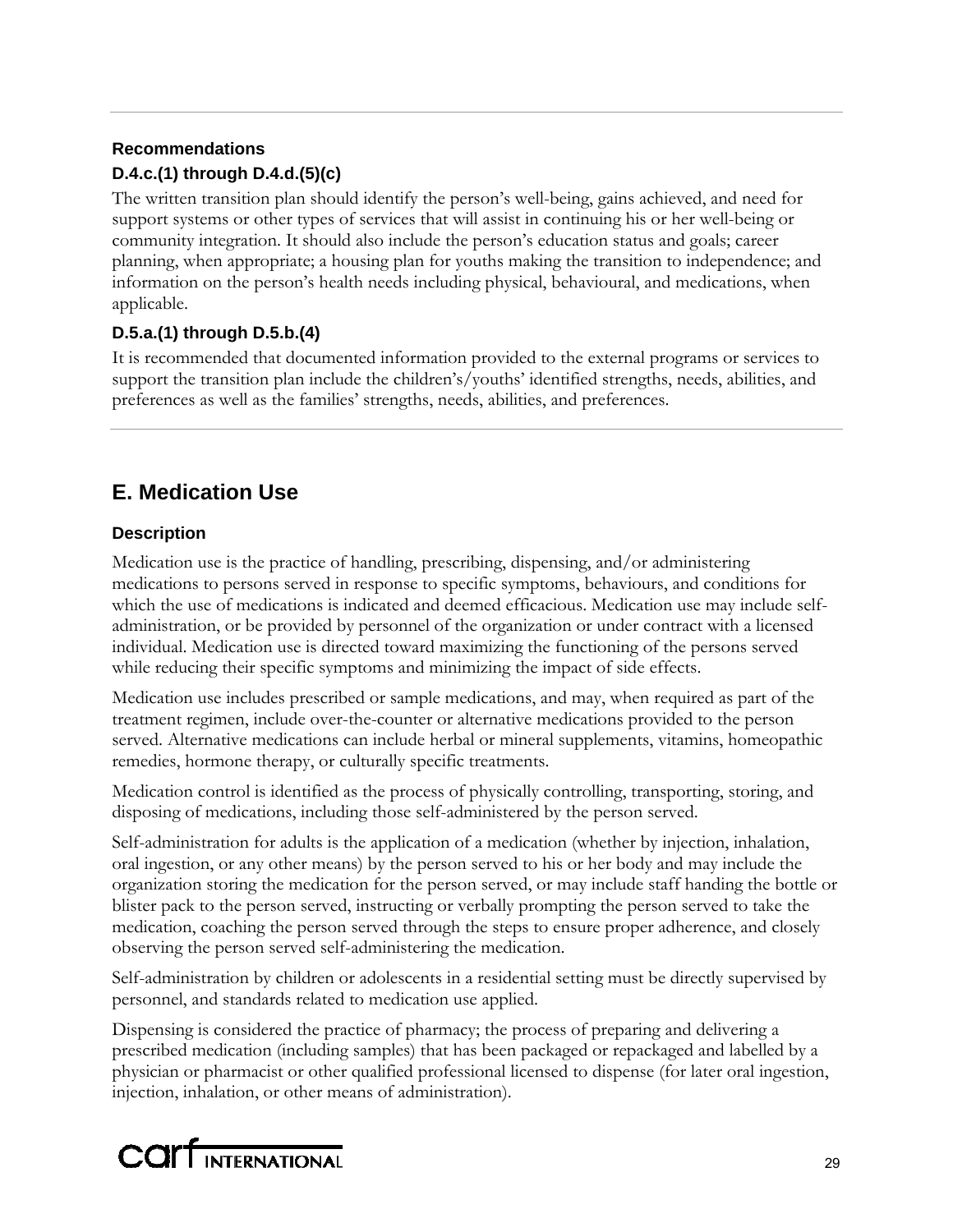Prescribing is evaluating, determining what agent is to be used by and giving direction to a person served (or family/legal guardian), in the preparation and administration of a remedy to be used in the treatment of disease. It includes a verbal or written order, by a qualified professional licensed to prescribe, that details what medication should be given to whom, in what formulation and dose, by what route, when, how frequently, and for what length of time.

# **Key Areas Addressed**

- Individual records of medication
- **Physician review**
- Policies and procedures for prescribing, dispensing, and administering medications
- **Training regarding medications**
- **Policies and procedures for safe handling of medication**

# **Recommendations**

There are no recommendations in this area.

# **F. Non-violent Practices**

# **Description**

Programs strive to be learning environments and to support persons served in the development of recovery, resiliency, and wellness. Relationships are central to supporting individuals in recovery and wellness. Programs are challenged to establish quality relationships as a foundation to supporting recovery and wellness. Providers need to be mindful of developing cultures that create healing, healthy and safe environments, and include the following:



Partnership—power with, not over



Holistic approaches



**Hope** 



Programs need to recognize that individuals may require supports to fully benefit from their services. Staff is expected to access or provide those supports wanted and needed by the individual. Supports may include environmental supports, verbal prompts, written expectations, clarity of rules and expectations, or praise and encouragement.

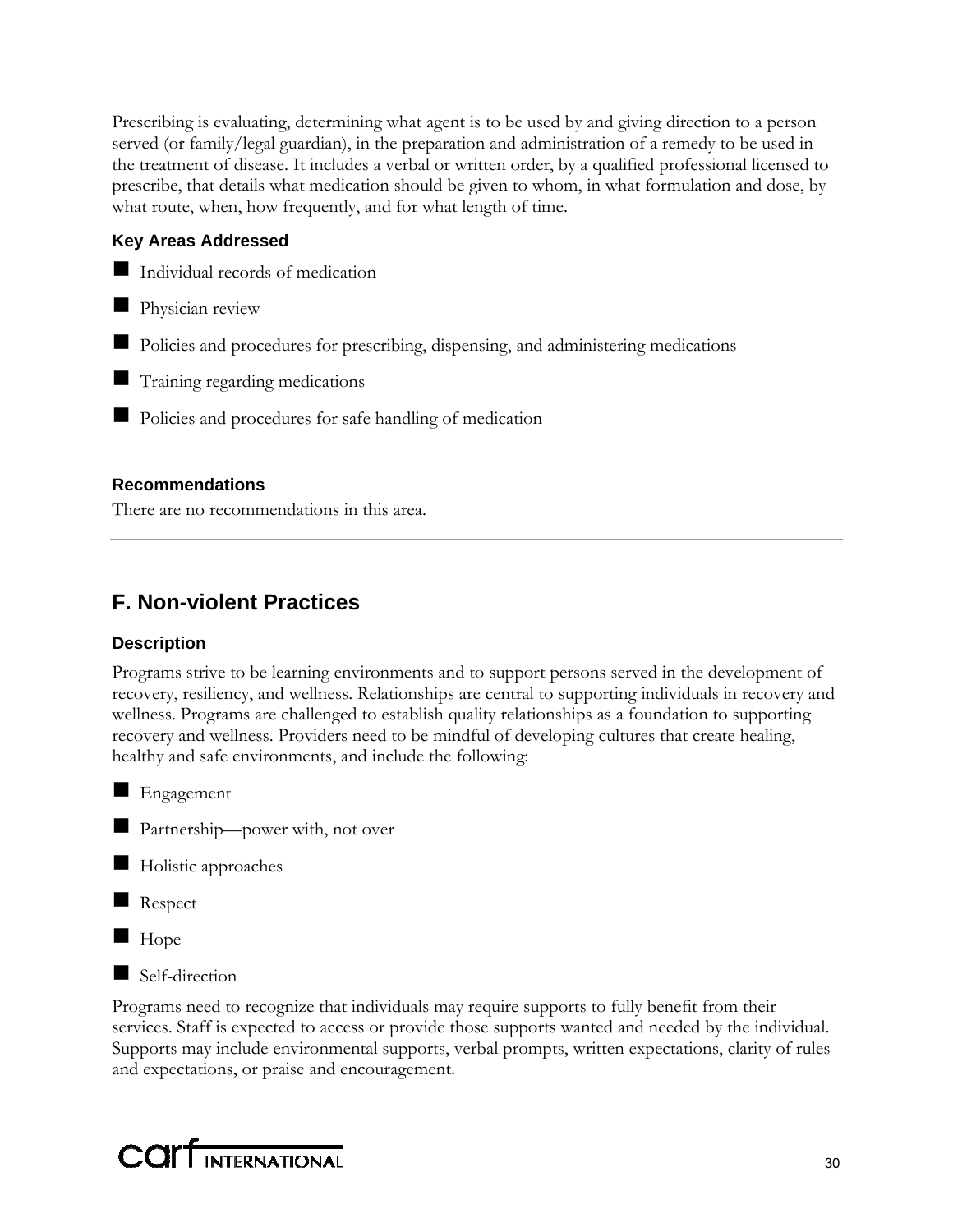Even with supports, there are times when individuals may show signs of fear, anger, or pain, which may lead to aggression or agitation. Staff members are trained to recognize and respond to these signs through de-escalation, changes to the physical environmental, implementation of meaningful and engaging activities, redirection, active listening, etc. On the rare occasions when these interventions are not successful and there is imminent danger of serious harm, seclusion or restraint may be used to ensure safety. Seclusion and restraint are never considered treatment interventions; they are always considered actions of last resort. The use of seclusion and restraint must always be followed by a full review, as part of the process to eliminate the use of these in the future.

The goal is to eliminate the use of seclusion and restraint in child and youth services, as the use of seclusion or restraint creates potential physical and psychological dangers to the persons subject to the interventions, the staff members who administer them, or those who witness the practice. Each organization still utilizing seclusion or restraint should have the elimination thereof as an eventual goal.

Restraint is the use of physical force or mechanical means to temporarily limit a person's freedom of movement; chemical restraint is the involuntary emergency administration of medication, in immediate response to a dangerous behaviour. Restraints used as an assistive device for persons with physical or medical needs are not considered restraints for purposes of this section. Briefly holding a person served, without undue force, for the purpose of comforting him or her or to prevent selfinjurious behaviour or injury to self, or holding a person's hand or arm to safely guide him or her from one area to another, is not a restraint. Separating individuals threatening to harm one another, without implementing restraints, is not considered restraint.

Seclusion refers to restriction of the person served to a segregated room with the person's freedom to leave physically restricted. Voluntary time out is not considered seclusion, even though the voluntary time out may occur in response to verbal direction; the person served is considered in seclusion if freedom to leave the segregated room is denied.

Seclusion or restraint by trained and competent personnel is used only when other less restrictive measures have been found to be ineffective to protect the person served or others from injury or serious harm. Peer restraint is not considered an acceptable alternative to restraint by personnel. Seclusion or restraint is not used as a means of coercion, discipline, convenience, or retaliation.

In a correctional setting, the use of seclusion or restraint for purposes of security is not considered seclusion or restraint under these standards. Security doors designed to prevent elopement or wandering are not considered seclusion or restraint. Security measures for forensic purposes, such as the use of handcuffs instituted by law enforcement personnel, are not subject to these standards. When permissible, consideration is made to removal of physical restraints while the person is receiving services in the behavioural healthcare setting.

# **Key Areas Addressed**

- Training and procedures supporting non-violent practices
- Policies and procedures for use of seclusion and restraint
- **Patterns of use reviewed**
- **Persons trained in use**
- **Plans** for reduction/elimination of use

# COLL INTERNATIONAL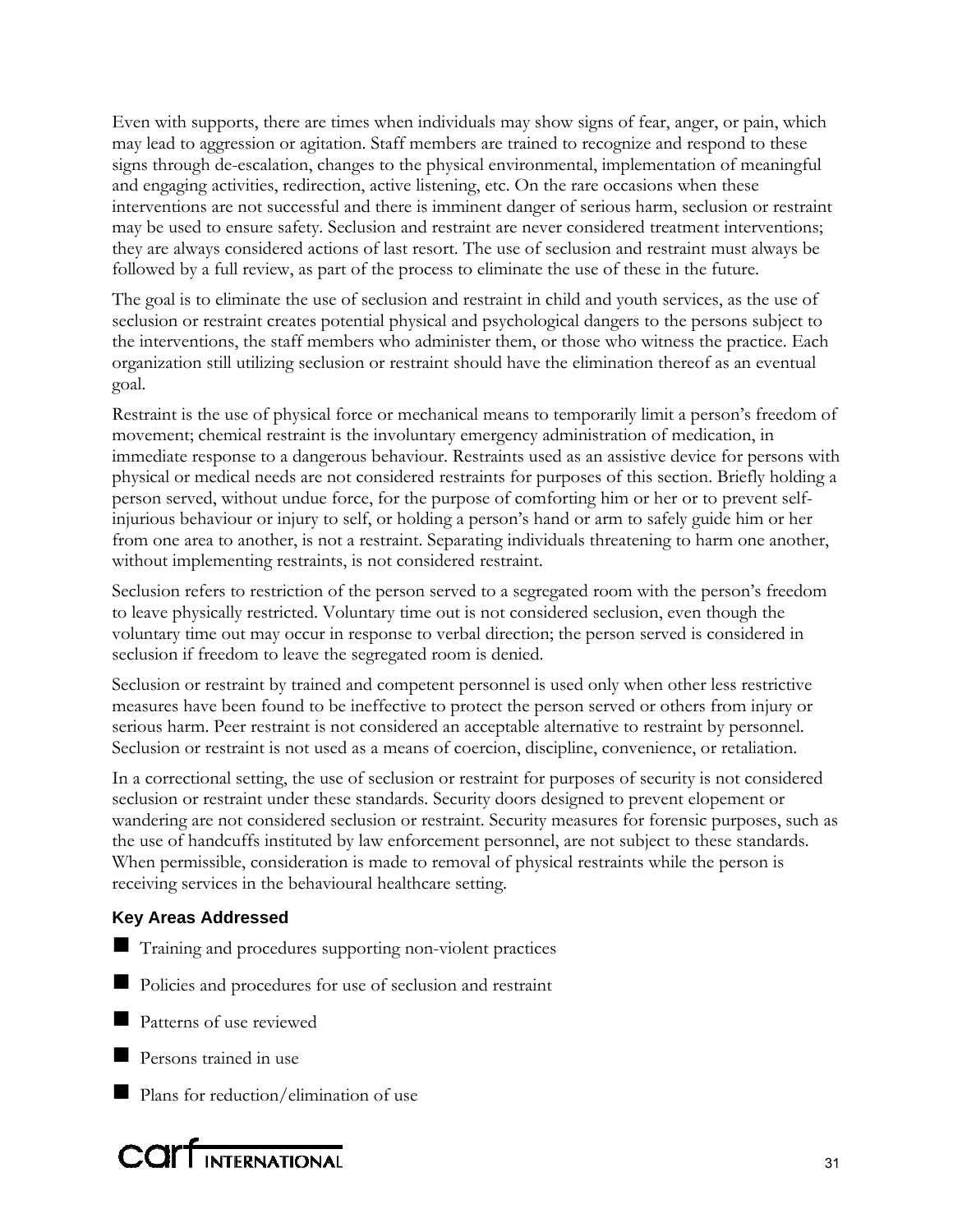# **Recommendations**

There are no recommendations in this area.

# **G. Records of the Person Served**

# **Description**

A complete and accurate record is developed to ensure that all appropriate individuals have access to relevant clinical and other information regarding each person served.

# **Recommendations**

**G.1.b.** 

# **G.1.c.**

It is recommended that the information in the records of the person served be clear and complete. It is suggested that, when an area is not applicable, the staff members note *not applicable* in that area on the form, rather than leaving the area blank.

# **Consultation**

■ It is suggested that PDCRS continue its transition to electronic records in all programs.

# **H. Quality Records Review**

# **Description**

The program has systems and procedures that provide for the ongoing monitoring of the quality, appropriateness, and utilization of the services provided. This is largely accomplished through a systematic review of the records of the persons served. The review assists the program in improving the quality of services provided to each person served.

# **Key Areas Addressed**



Use of information from quarterly review

# **Recommendations**

# **H.5.c.**

It is recommended that the information collected from the review process be used to improve the quality of its services.

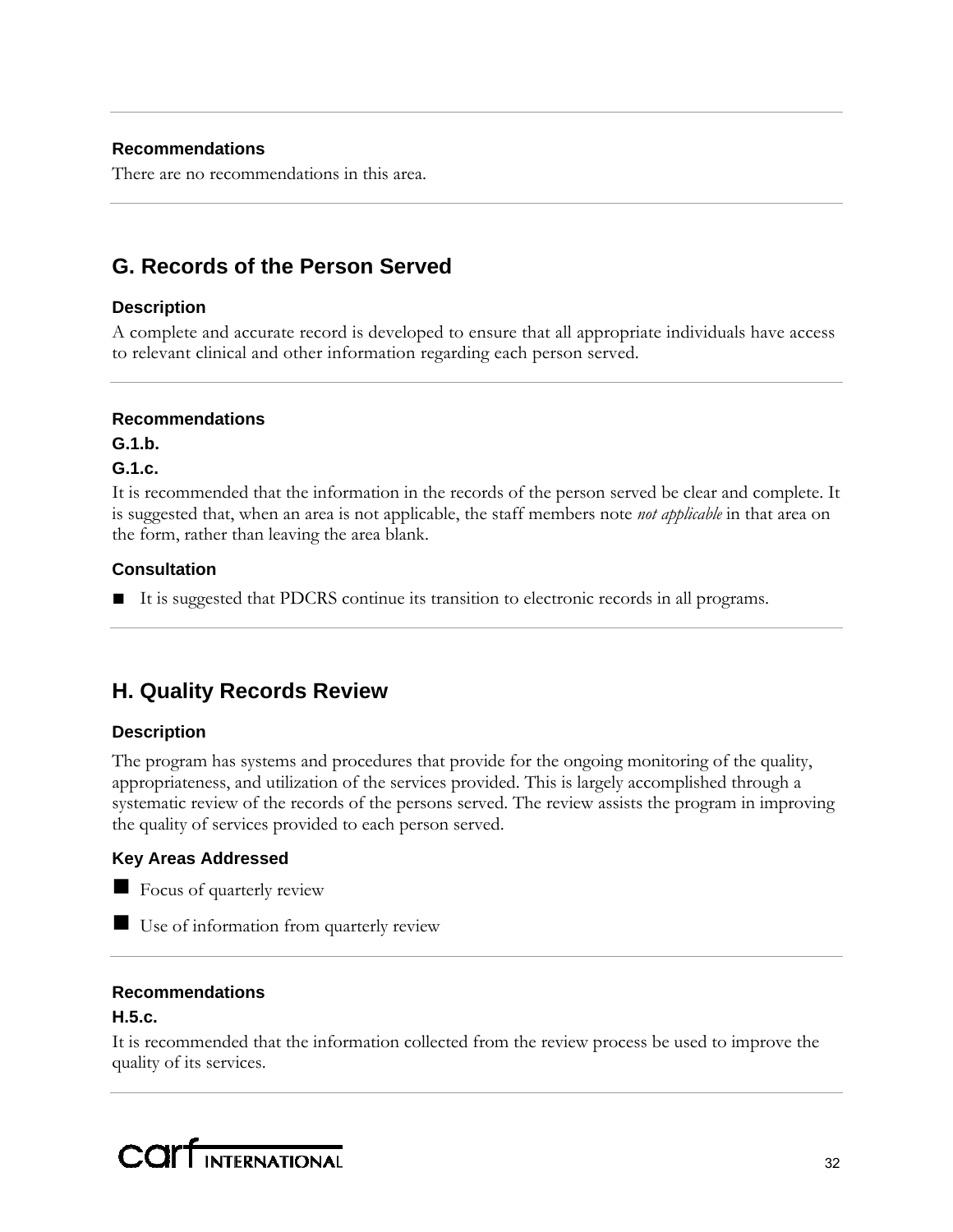# **SECTION 3. CHILD AND YOUTH SERVICES CORE PROGRAM STANDARDS**

# **E. Child/Youth Day Care**

# **Description**

A child/youth day care program provides care, development, and supervision for an identified portion of the day. Services are provided to children/youths temporarily entrusted to the program during the parent's/caregiver's involvement at work, school, or other short-term activity. Day care programs may be located in a freestanding facility or in a designated area within a school or other community setting.

# **Key Areas Addressed**

Training of providers

**Program activities** 

Administration of medication

■ Parent/guardian consent

Information provided to parents/guardians

# **Recommendations**

There are no recommendations in this area.

# **K. Counselling/Outpatient**

# **Description**

Counselling/outpatient programs provide culturally and linguistically appropriate services that include, but are not limited to, individual, group, and family counselling and education on wellness, recovery, and resiliency. These programs offer comprehensive, coordinated, and defined services that may vary in level of intensity. Counselling/outpatient programs may address a variety of needs, including, but not limited to, situational stressors, family relations, interpersonal relationships, behaviour management, mental health issues, life span issues, psychiatric illnesses, substance use disorders and other addictive behaviours, and the needs of victims of abuse, neglect, domestic violence, or other traumas.

# **Key Areas Addressed**

Service modalities

Evidence-based practice

**COLL**INTERNATIONAL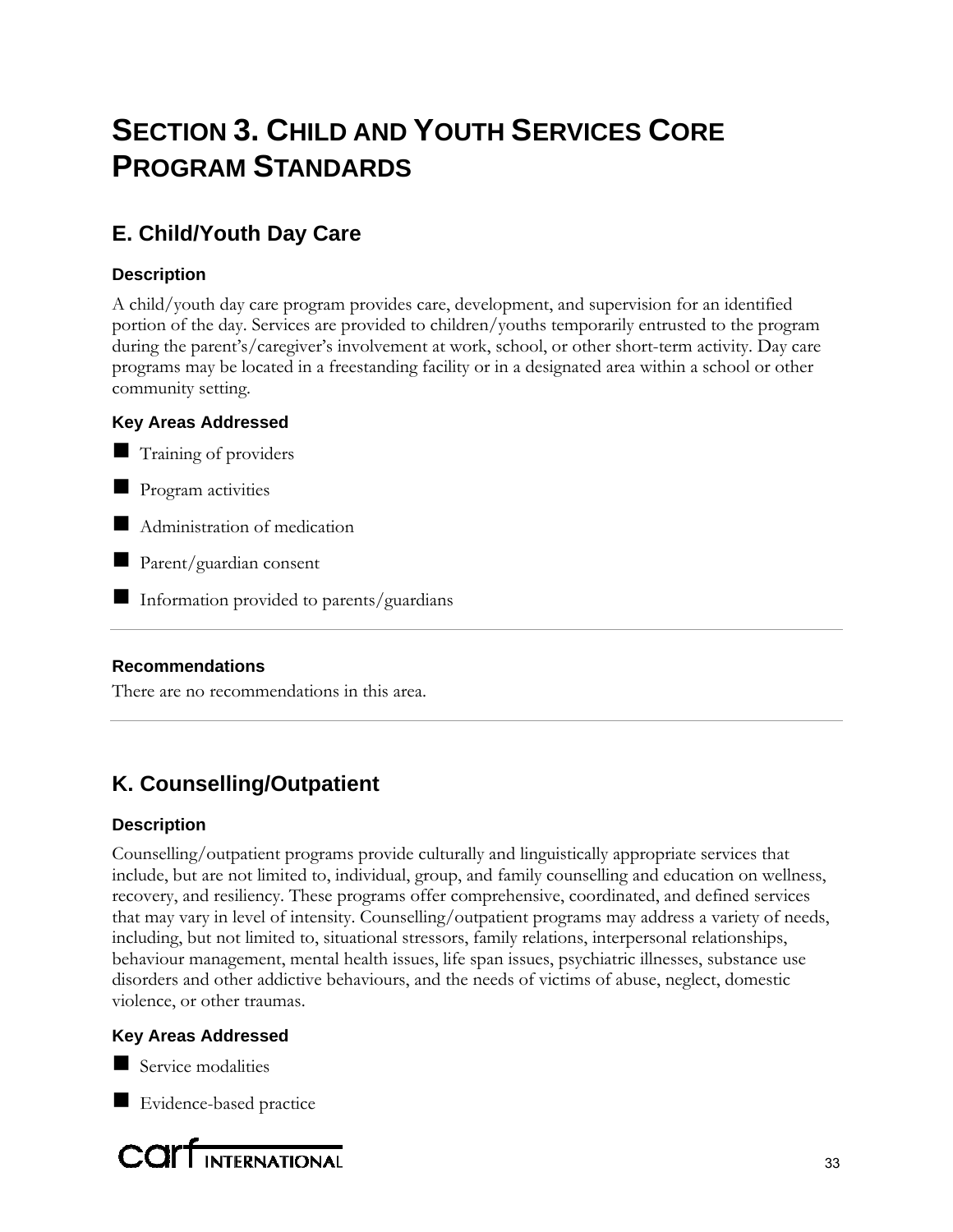# **Recommendations**

There are no recommendations in this area.

# **O. Diversion/Intervention**

# **Description**

Diversion/intervention programs may include programs traditionally thought of as intervention that focus on changing outcomes for persons served and targeting antecedents of the problem. Diversion/intervention programs utilize strategies designed to intervene with at-risk or identified individuals to reduce or eliminate identified concerns. Within the child welfare field, examples include alternative response, differential response, or multiple response systems. Diversion/intervention programs may serve persons on a voluntary and/or involuntary basis. Programs that serve persons on an involuntary basis are designed to implement special strategies for engaging this population.

Diversion programs may include programs such as juvenile justice/court diversion, substance abuse diversion, truancy diversion, DUI/OWI classes, report centres, home monitoring, after-school tracking, anger management, and building healthy relationships.

Intervention programs target persons who are exhibiting early signs of identified problems and are at risk for continued or increased problems.

# **Key Areas Addressed**



Public awareness

Appropriate program activities

**Program strategies** 

# **Recommendations**

There are no recommendations in this area.

# **P. Early Childhood Development**

# **Description**

An early childhood development program promotes healthy physical, mental, and emotional development of the child. Early childhood development programs provide services and resources that assist the parent(s)/legal guardian(s) to identify and accept responsibility for the management of their child's health and development. Services may be provided in congregate or community settings

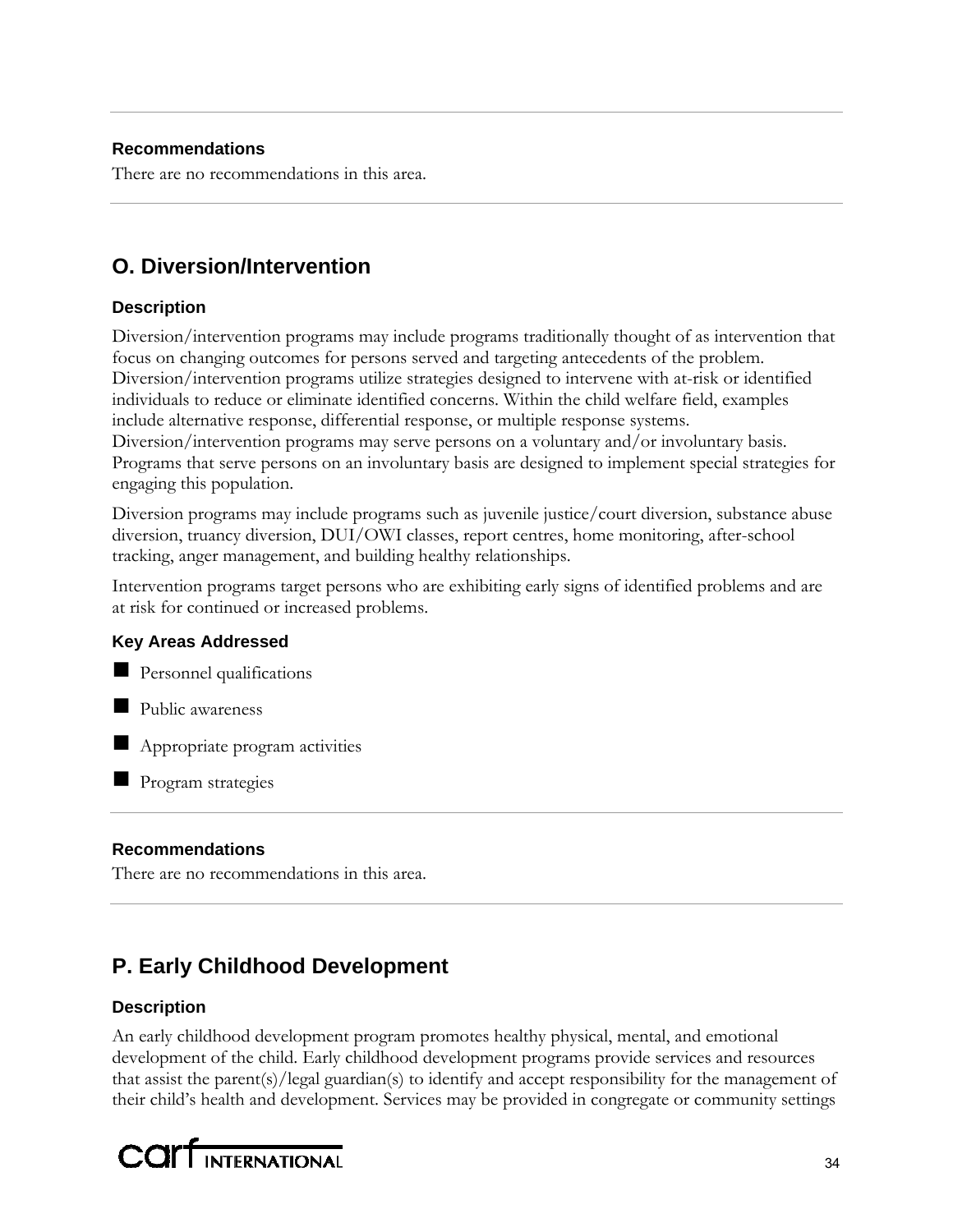or in a home setting and include education, training, and hands-on support. Services are directed to identified families and children, and are designed to optimize development, functioning, and resilience and prevent developmental delay. Such programs may also engage families, child care providers, and communities in planning for and providing inclusive child care in community settings that support the child's developmental goals.

These standards are aligned with the implementation of Quality Rating Improvement Systems (QRIS) utilized by many states in the U.S. to assess, improve, and communicate the quality of services in early childhood development programs.

Early childhood development programs seeking accreditation are encouraged to use the CARF standards and the identified state QRIS when developing and providing services.

Some examples of programs include:

**Families First** Early Intervention (Canada) Supported child development programs  $\blacksquare$  Home visitation **Family enhancement Looking After Children** Building Blocks **Healthy Families America** Head Start Better Beginnings, Better Futures Child/youth development centres Infant development programs Birth to three  $(0-3)$  programs First Steps **Early Start Early Years** 

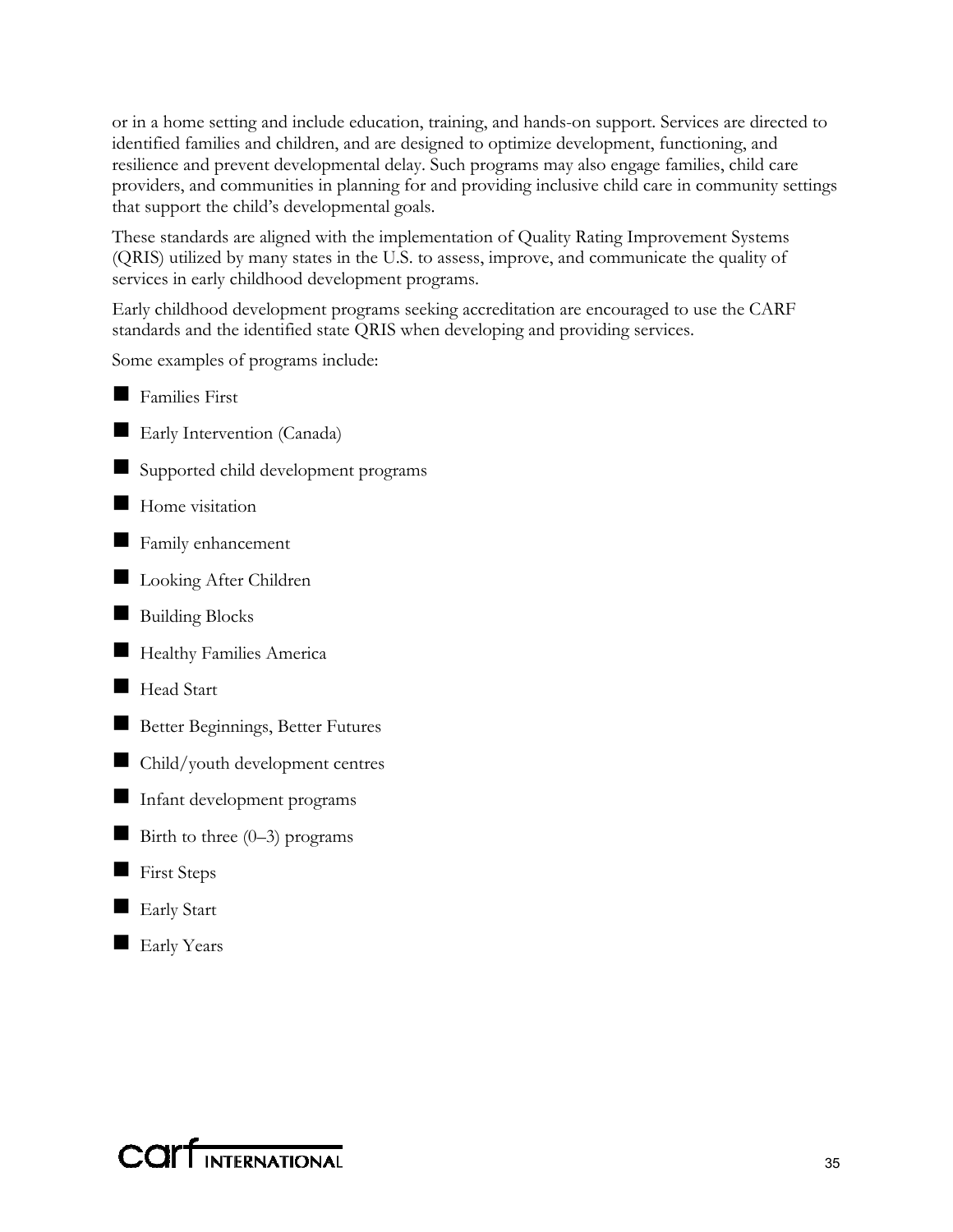#### **Key Areas Addressed**

Collaborative services

**Provider training** 

Adequate supervision of children while participating

**Parent training** 

# **Recommendations**

There are no recommendations in this area.

# **Q. Foster Care**

#### **Foster Family and Kinship Care**

#### **Description**

Foster/kinship care is provided under a contract or agreement for the placement of a child/youth in a family setting outside the birth or adoptive family home. Foster/kinship care is provided to a family to establish and maintain a home for the child/youth. The courts may be involved in establishing this relationship.

Foster/kinship care is comprehensive and establishes a system of supports and services for the child/youth, the family of origin, and the foster/kinship family. Programs assist foster and/or kinship families to recognize their strengths and abilities to effect change for the child/youth and family in order to establish stability in the life of the child/youth. Foster/kinship care may include relative care, preadoption placements, or care in parent/counsellor homes. In Canada this would include such programs as out of care options and general foster care homes.

#### **Key Areas Addressed**

**Advocacy** 



- **Foster family requirements**
- **Provider training**
- $\blacksquare$  Needs of child/youth

#### **Recommendations**

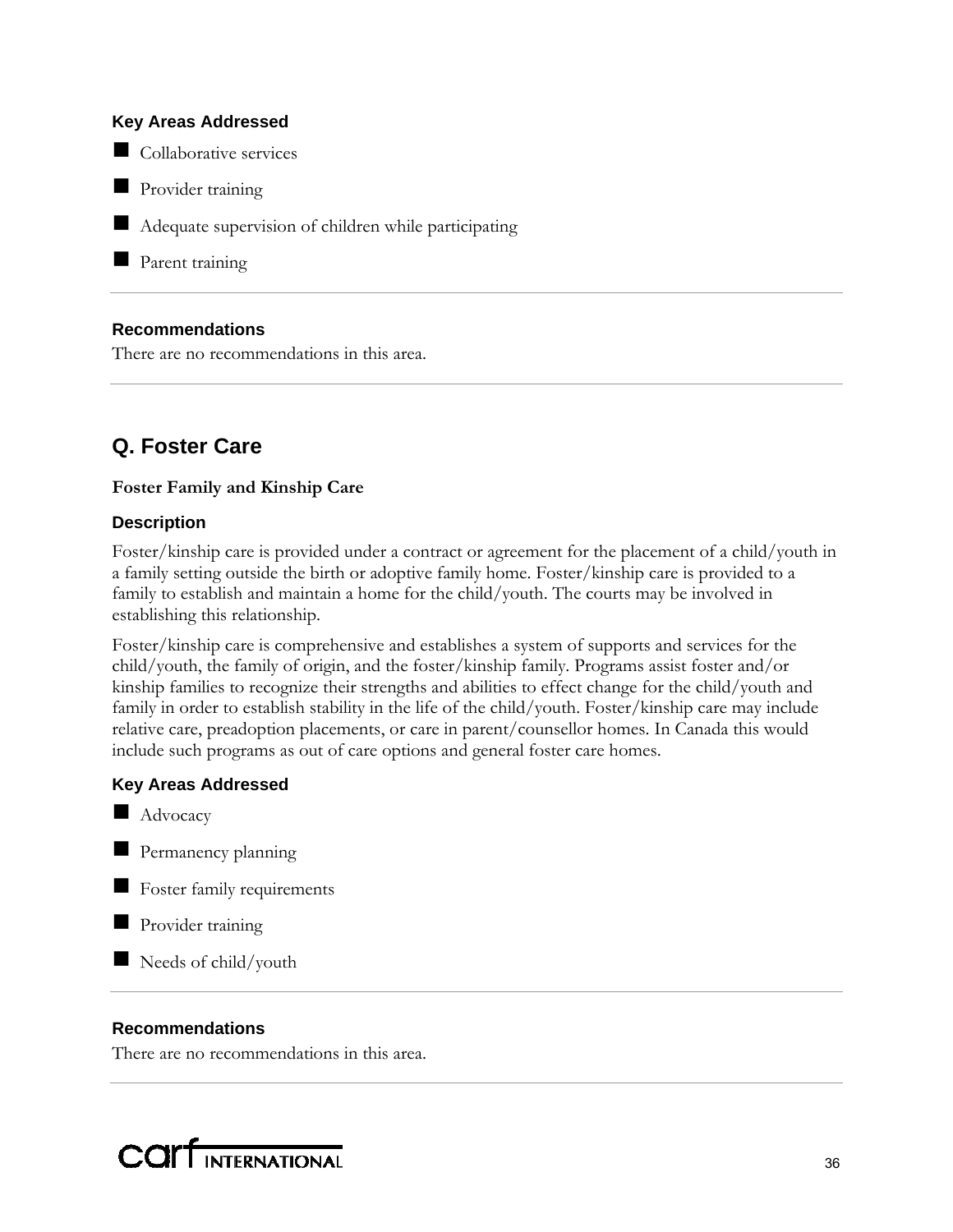# **U. Intensive Family-Based Services**

# **Description**

Intensive family-based services are provided in a supportive and interactive manner and directed toward maintaining or restoring a healthy family relationship and building and strengthening the capacity of families to care for their children. The services are time limited and are initially intensive, based on the needs of the family. The services demonstrate a multisystemic approach and have a goal of keeping families together or supporting reunification. The services may include wraparound and family preservation type programs.

# **Key Areas Addressed**

Services provided

Access to professionals

 $\Box$  Clinical supervision

# **Recommendations**

There are no recommendations in this area.

# **W. Promotion/Prevention**

# **Description**

Promotion/prevention programs are proactive and evidence based/evidence informed, striving to reduce individual, family, and environmental risk factors, increase resiliency, enhance protective factors, and achieve individual and comprehensive community wellness through a team or collaborative approach. Promotion/prevention programs utilize strategies designed to keep individuals, families, groups, and communities healthy and free from the problems related to alcohol or other drug use, mental health disorders, physical illness, parent/child conflict, abuse/neglect, exposure to and experience of violence in the home and community; to inform the general public of problems associated with those issues, thereby raising awareness; or to intervene with at-risk or identified individuals to reduce or eliminate identified concerns. Programs may be provided in the community, school, home, workplace, or other settings. Programs that offer training to current or future child/youth personnel are also included.

Organizations may provide one or more of the following types of promotion/prevention programs, categorized according to the population for which they are designed:

 Universal (promotion) programs target the general population and seek to increase overall wellbeing and reduce the overall prevalence of problem behaviours, and include comprehensive, well-coordinated components for individuals, families, schools, communities, and organizations. Universal programs promote positive behaviour and include social marketing and other public information efforts.

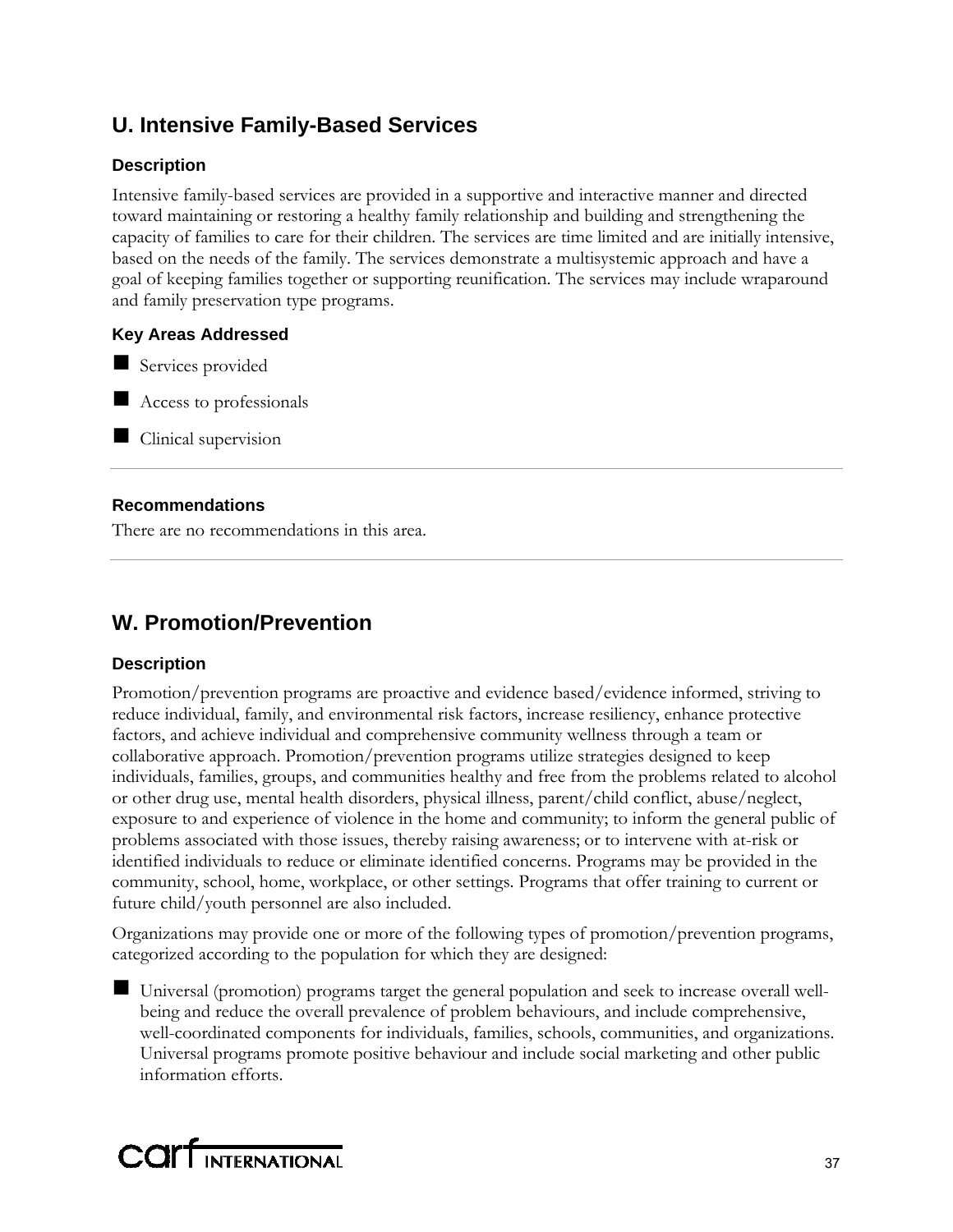Selected (prevention) programs target groups that are exposed to factors that place them at a greater than average risk for the problem. These programs are tailored to reduce identified risk factors and strengthen protective factors.

Examples of prevention programs include pregnancy prevention, drop-out prevention, Strengthening Families, substance abuse prevention, violence prevention, HIV prevention, smoking prevention, child abuse prevention, and suicide prevention.

 Training programs provide curriculum-based instruction to active or future personnel in child and youth service programs.

Examples of training programs include caseworker training, child welfare supervisory training, foster parent training, leadership training, guardian/guardian ad-litem training, and childcare assistant training.

# **Key Areas Addressed**

**Personnel qualifications** 

**Public awareness** 

**Appropriate program activities** 

**Program strategies** 

#### **Recommendations**

There are no recommendations in this area.

# **X. Residential Treatment**

# **Description**

Residential treatment programs are organized and staffed to provide both general and specialized non-hospital-based interdisciplinary services 24 hours a day, 7 days a week for persons with behavioural health or co-occurring needs, including intellectual or developmental disabilities. Residential treatment programs provide environments in which the persons served reside and receive services from personnel who are trained in the delivery of services for persons with behavioural health disorders or related problems. These services are provided in a safe, traumainformed, recovery-focused milieu designed to integrate the person served back into the community and living independently whenever possible. The program involves the family or other supports in services whenever possible.

Residential treatment programs may include domestic violence treatment homes, non-hospital addiction treatment centres, intermediate care facilities, psychiatric treatment centres, or other nonmedical settings.

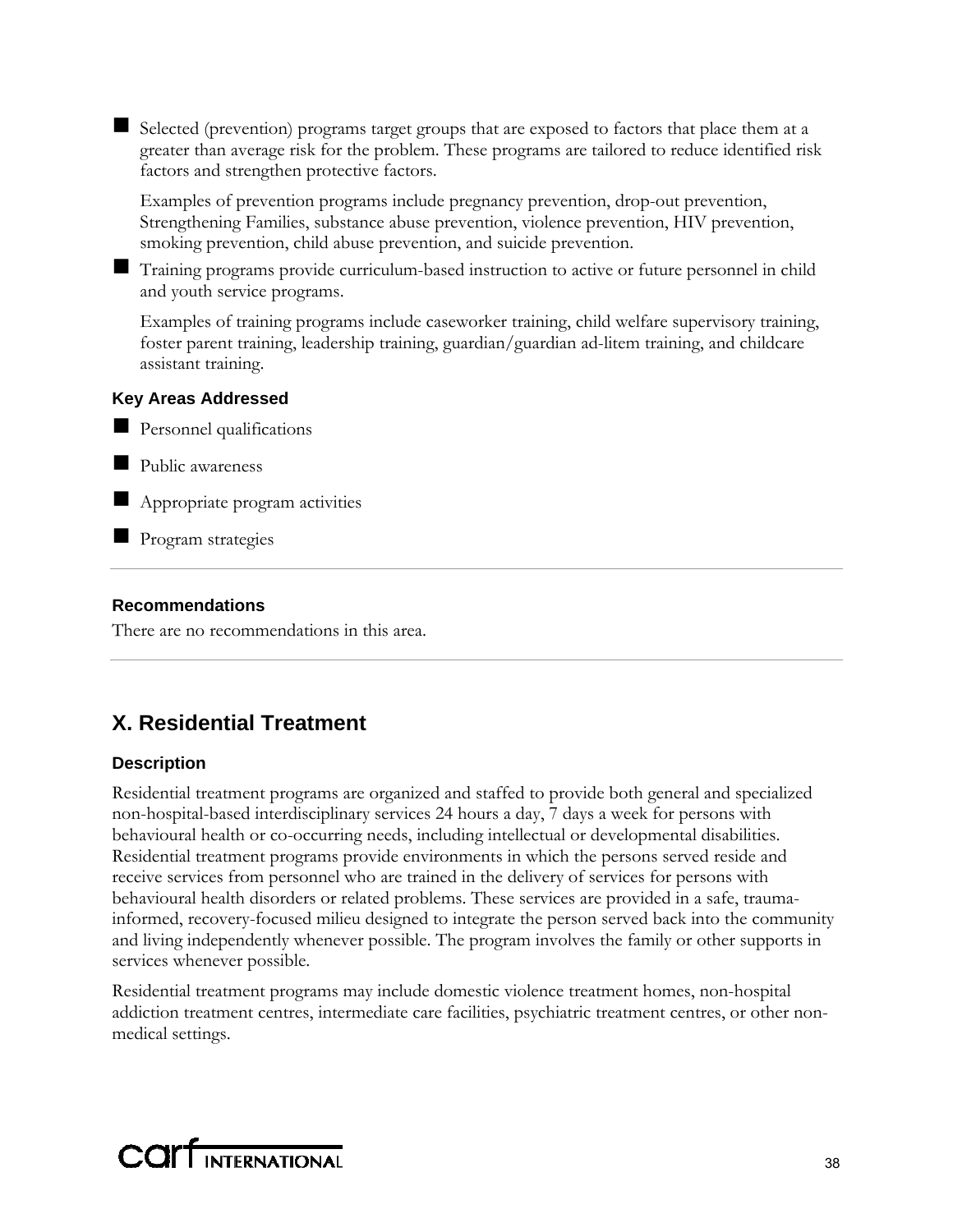#### **Key Areas Addressed**

Treatment requirements

**T** Team composition

Community living components

#### **Recommendations**

There are no recommendations in this area.

#### **Consultation**

■ The residential program provides many opportunities for youth with mobility impairments to participate in community activities, as a wheelchair-accessible handyDART bus is available on weekdays. However, there is no wheelchair-accessible transportation available on weekends for youth who cannot move safely without the aid of a wheelchair. It is suggested that PDCRS explore options for obtaining a wheelchair-accessible van so that youth can participate in activities in the community that enhance the quality of their lives.

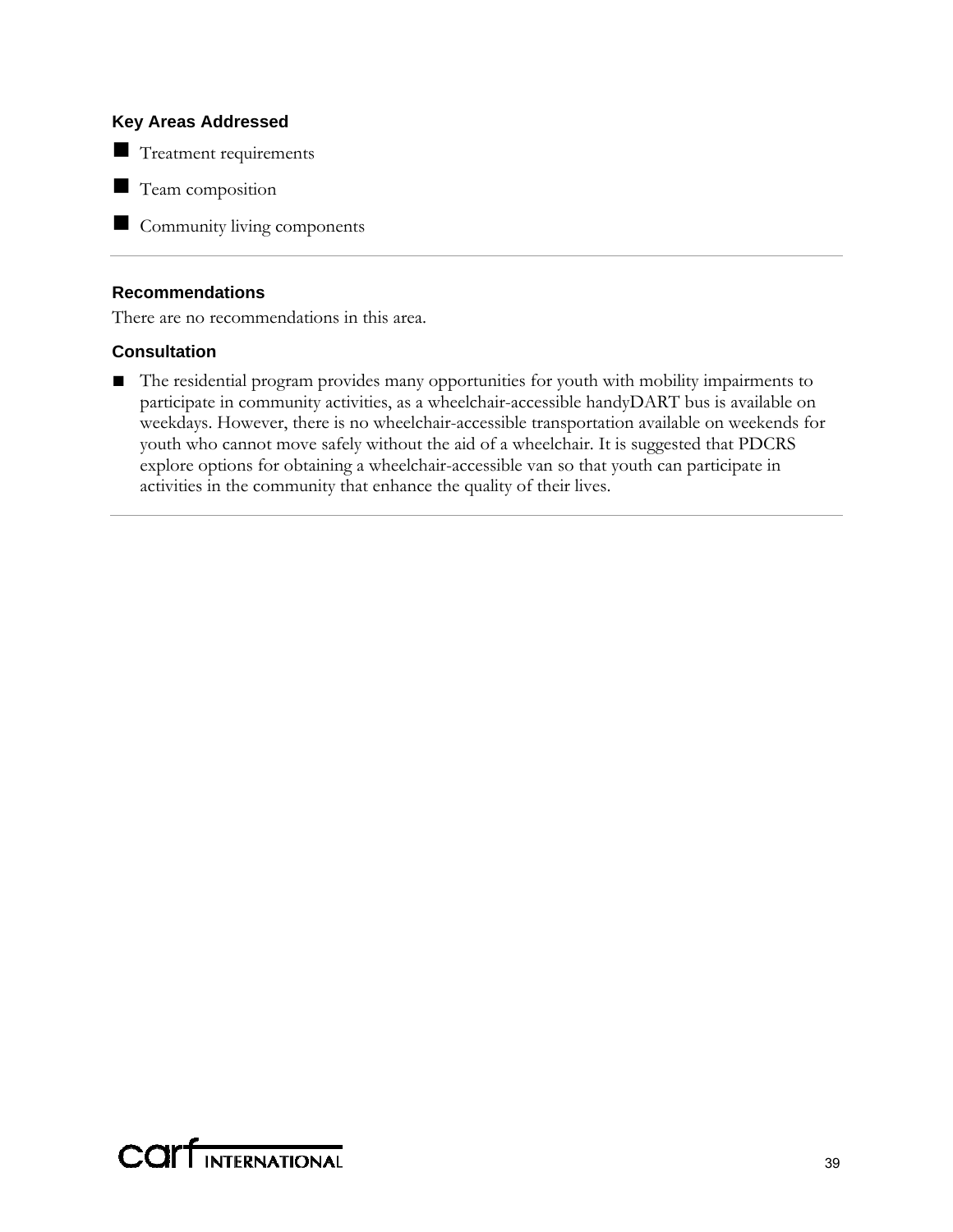# **PROGRAMS/SERVICES BY LOCATION**

# **Penticton and District Community Resources Society**

330 Ellis Street Penticton BC V2A 4L7 CANADA

Services Coordination Supported Living Counselling/Outpatient (Children and Adolescents) Diversion/Intervention (Children and Adolescents) Early Childhood Development (Children and Adolescents) Foster Family and Kinship Care (Children and Adolescents) Intensive Family-Based Services (Children and Adolescents) Promotion/Prevention (Children and Adolescents) *Governance Standards Applied*

# **Residential Services II**

2450 Baskin Street Penticton BC V2A 6R2 CANADA

Community Housing

# **Residential Services I**

2434 Baskin Street Penticton BC V2A 6R2 CANADA

Community Housing

# **Inclusion Services - Paper Shuffle**

1140 Commercial Way Penticton BC V2A 3H5 CANADA

Community Integration Personal Supports Services

# **Hand in Hand Infant Toddler Centre**

158 Eckhardt Avenue Penticton BC V2A 1Z3 CANADA

Child/Youth Day Care (Children and Adolescents)

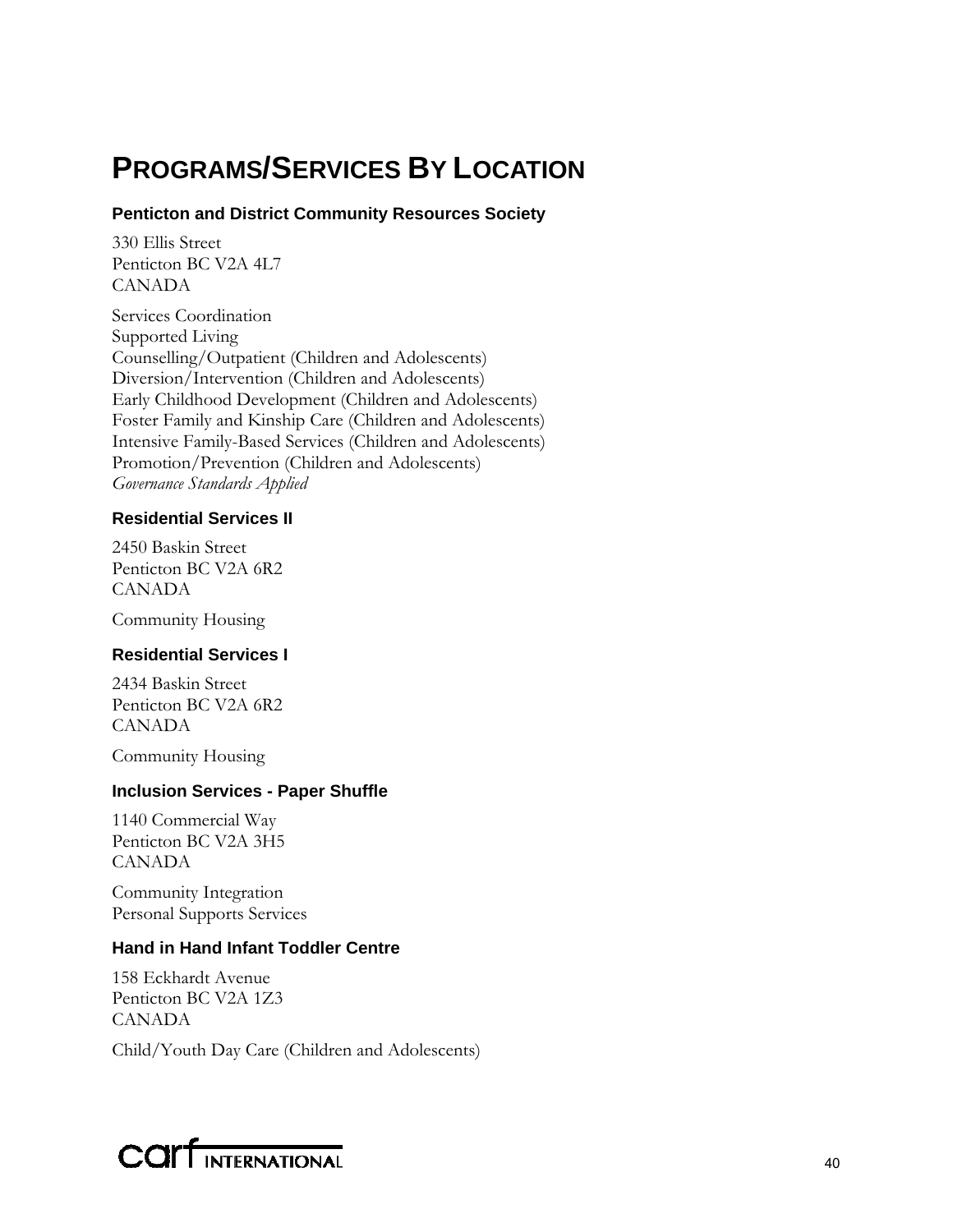# **Little Triumphs Early Childhood Centre**

500 Edmonton Avenue Penticton BC V2A 2H2 CANADA

Child/Youth Day Care (Children and Adolescents)

# **After School Program - 1**

470 Edmonton Avenue Penticton BC V2A 2H2 CANADA

Child/Youth Day Care (Children and Adolescents)

# **Tuc El Nuit Childcare**

6648 Park Drive Oliver BC V0H 1T4 CANADA

Child/Youth Day Care (Children and Adolescents)

# **School Based Supports - Connect Ed**

274 Eckhardt Avenue Penticton BC V2A 1Z2 CANADA

Diversion/Intervention (Children and Adolescents)

# **School Based Supports - Princess Margaret AIM**

120 Green Avenue West Penticton BC V2A 3T1 CANADA

Diversion/Intervention (Children and Adolescents)

# **Oliver High School Childcare**

6035 Spartan Street Oliver BC V0H 1T4 CANADA

Child/Youth Day Care (Children and Adolescents)

#### **Residential Services III**

154 McPherson Crescent, Unit 1 Penticton BC V2A 2N8 CANADA

Community Housing